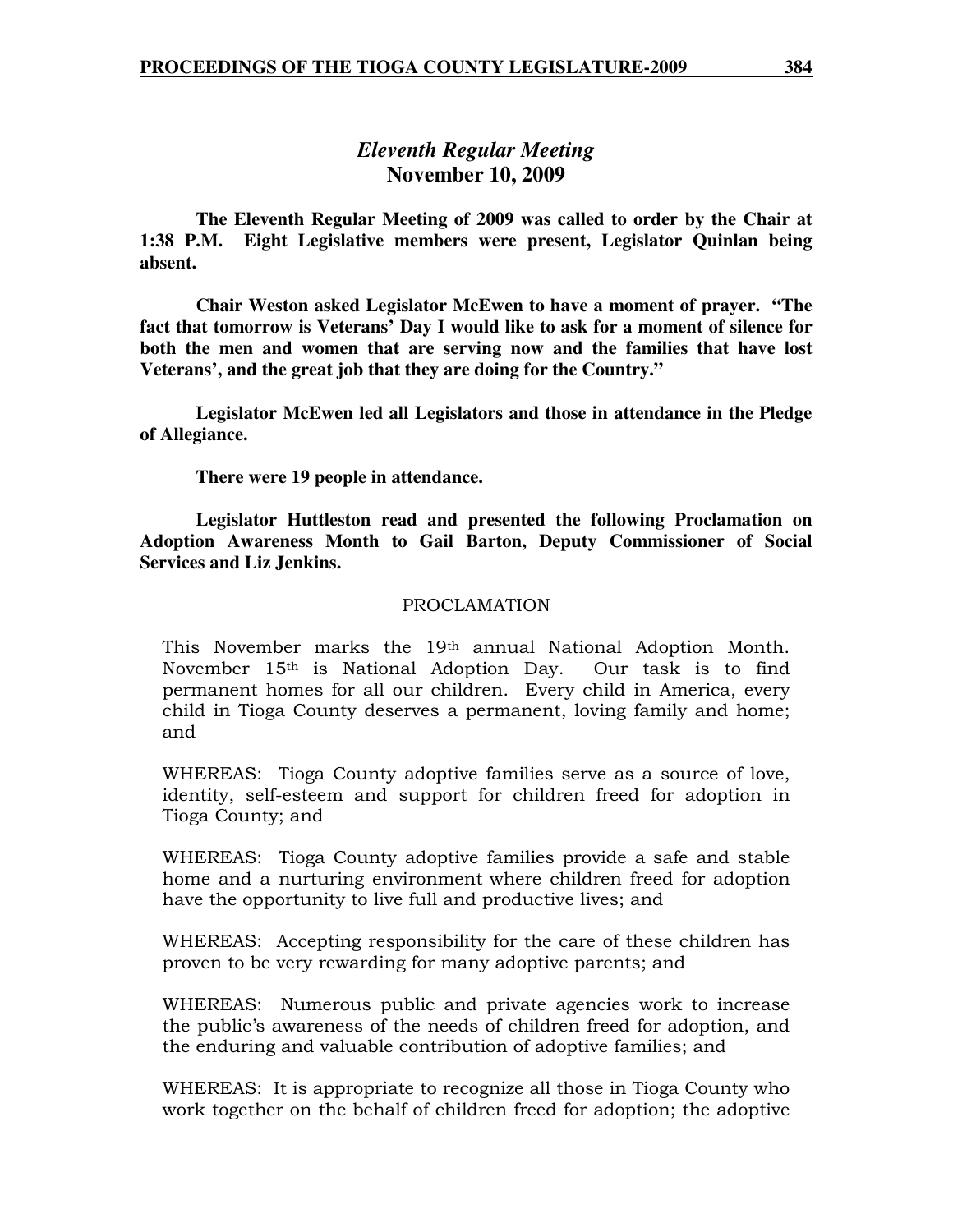families and the professional staff dedicated to ensuring these children become members of a stable and loving family; now therefore

THE TIOGA COUNTY LEGISLATURE does hereby Proclaim November as

#### ADOPTION AWARENESS MONTH

in Tioga County and call upon all citizens, community agencies, religious organizations, medical facilities and businesses to increase their participation in our efforts to recognize adoptive families in Tioga County.

 **Legislator Huttleston spoke. "I appreciate all that our department does and I appreciate them. I know when I talk to Gail and she places a foster child and somebody adopts them she is always very excited about it. Probably as excited as the parents, which is good. Our people get very involved, they are very close to the situations and I think a lot of times we are not aware of some of the situations and how good it is that these children get a chance to live a life and grow up to be a human being in a nice and loving family. I appreciate you adoptive parents and all you do."** 

 **Gail Barton, Deputy Commissioner of Social Services, spoke. "Thank you to the Tioga County Legislature for recognizing November as Adoption Awareness Month. There was a Proclamation done by both the New York State Governor and the President of the United States recognizing November as Adoption Awareness Month. This is a time when we honor families who have adopted, especially those who have adopted children from foster care. Saturday, November 21, has been designated as National Adoption Day when Courts across the Country will finalize the adoptions of thousands of foster children. In 2008, 2328 children in New York were adopted from foster care and over 6000 foster children in New York State currently have a goal of adoption.** 

 **"All children yearn for and deserve to have a permanent home. We are very fortunate to have foster parents including relative foster parents who have opened their hearts and homes to foster children and who then have subsequently committed to make them a permanent part of their family. Today we celebrate and honor you, and most importantly say thank you.** 

 **"I would like to introduce you to a couple of the foster adoptive parents from Tioga County. Millie and Bo Henning. I think you have seen them before because they are pretty faithful in coming to be recognized as foster parents in the spring. They have been approved foster adoptive parents since 2001 and they have had approximately 35 foster children since they were certified in 2001. In May of 2008 a sibling group of four very young children was placed in their home. These children who are now ages 3, 4, 5, and 6 are now freed for adoption and Millie and Bo have committed to becoming their permanent family. Thank you.**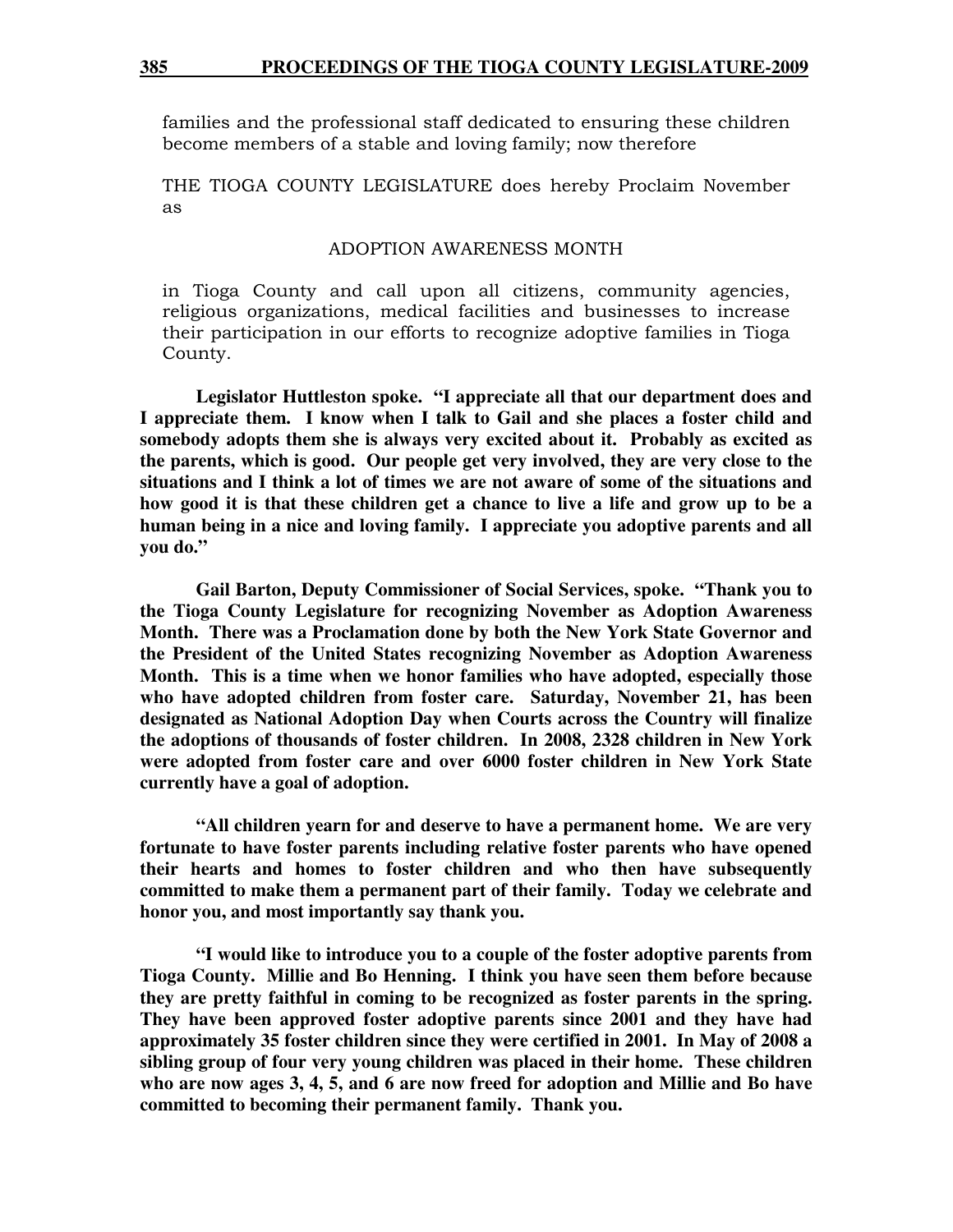**"Michael Willon who some of you may know or recognize, he was the former Owego-Apalachin School Superintendent, now divides his time between New York City and Tioga County. Michael was certified as a foster adoptive parent in 2006. A baby named Charley was placed in his home June 22, 2006. Less than a year later a sibling of this baby was also placed in his home. On June 12, 2009 both boys were adopted by Michael. It was a long journey and I have to say on behalf of our department it is clear that these boys ended up in the home that they were meant to be in.** 

 **"If you would like to know more about adoption or about foster parenting please contact the Tioga County Department of Social Services. I would urge all of you to please help spread the word that there are many more children in foster care who are waiting for permanent homes, but mostly I would like to say thank you to Michael and to Millie and to Bo for the commitment they have made on behalf of children in Tioga County who were formerly foster children who now will have permanent homes. Thank you very much. I want to recognize the Foster Care Adoption Supervisor who does all this work, Liz Jenkins, and I appreciate all that you do Liz. She is new in her position. She came over from the Child Protective world and moved over voluntarily to learn the foster care adoption world which is very different and very complex, and she is doing a great job in that role."** 

 **Joseph Albrecht had privilege of the floor. "Thank you. I do have a concern and it is growing, and I have mentioned it before. I would like to have as accurate a reading on unfunded mandates from the Federal Government and the State Government that have to be met by Tioga County, and I ask for this information because someone at higher levels needs to be reminded about certain issues relative to the distribution of fiscal resources. I am not sure how to ask this. I will go back to a statement I made in the past. Relative to we all have skin in the game, but the problem is if you have not participated in the game previously and yet you were receiving rewards of those who were participating in the game, I think there has to be an adjustment on that side of the ledger, and as I said if I can find out who is responsible at the Federal and State level then I can share some of my concerns with them.** 

 **"One of the things that has come up fairly recently in proposed legislation relative to healthcare is the imposition of fines and actual prison time if you do not participate in the program. Where that goes from here I do not know, but it is there and it has been documented and that particular program has been approved by the House of Representatives of the United States, which really gives me cause to wonder. One of the documents that did not receive approval or discussion was one which indicated that 90% of the expense of health coverage for those people who receive less than 200% of the Federal poverty level will be borne by the States and if you want to look that one up it falls from a representative of the State of Georgia, and it was a proposed legislative item on the other side of the aisle. I do not like names and designations for people, I am going to leave it at that, but it is out there**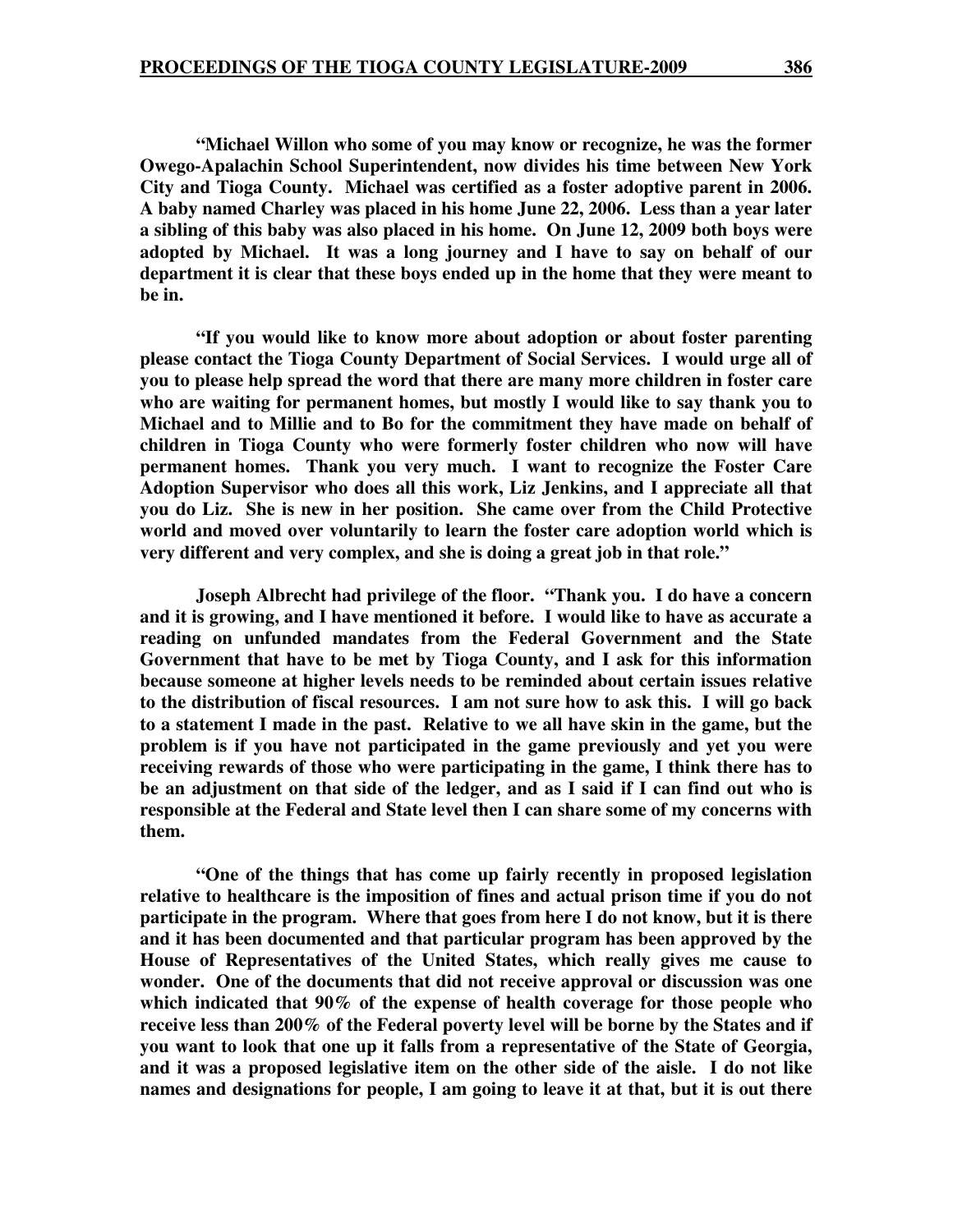**and I think the handwriting is on the wall. It becomes very convenient for those people "in power" to simply move expenditures and so forth to a different level and then ignore the consequences, and those days have passed. I thank you very much for your time."** 

 **Chris Bonner had privilege of the floor. "Hey in Rome the saying is do what the Romans do and all roads lead to Rome. Rome is gone. It declined. The United States is in decline too whether you know it or not ladies and gentlemen. This Country is bankrupt. That is what I said, bankrupt. Now let's go to our Governor up there in Albany. He says well we got a budget deficit up there and it is I do not know how many billions of dollars. Now here is a report, "State Funds are Misused". It is just the State funds. Here is a man here, his name is DiNapoli. He is saying that we are raiding the funds, that they are taking money out of the auto tax and putting it into other programs, whatever they want to do with it. Well I do not know where this guy has been. He says he has been up there for over 20 years and he is just telling it now. I knew that when I was in knickers man and out there running the streets as a teenager, that they were raiding the funds. The tax on gas was for the maintenance and the bridges and the roads, but these are only in name only.** 

**"There are other trust funds they call them, which I will not go into because these people here will go into a panic of where these trust funds have been misused. Now we live in a cold State and we have snow and ice that is coming up here. It could be right around the corner, any day now. We have one thing that destroys the roads and the bridges that we use every year. That ladies and gentleman is sodium chloride salt. A number of years ago I got up here and I asked when Mr. D'Angelo was up here why don't we look into a salt substitute. Our bridges do not wear out, our roads do not wear out, they rot out from the salt, and if you go up there on any of these bridges and you take a look at the years that the salt has been piled up on there, and you look at that steel and that steel is rusted and rotten out. It is peeling off, just like the ships and the salt water where they have the sailors going down there with air hammers every year or two getting off all the shale and repainting them. This is going to happen here and they got other solutions. Why doesn't New York State take some lottery tickets? They might win the lottery."** 

**The list of audited bills was submitted and is summarized as follows:** 

| Code  | <b>Description</b>       | <b>Equipment</b><br><b>Expense</b> |
|-------|--------------------------|------------------------------------|
| A1010 | <b>Legislative Board</b> | 1,157.00                           |
| A1165 | <b>District Attorney</b> | 3,508.14                           |
| A1170 | <b>Public Defender</b>   | 2,292.08                           |
| A1172 | <b>Assigned Counsel</b>  | 15,880.41                          |
| A1325 | <b>Treasurer</b>         | 4,876.66                           |
| A1345 | <b>Purchasing</b>        | 291.87                             |
| A1355 | <b>Assessments</b>       | 6.24                               |
| A1410 | <b>County Clerk</b>      | 2,538.92                           |
|       |                          |                                    |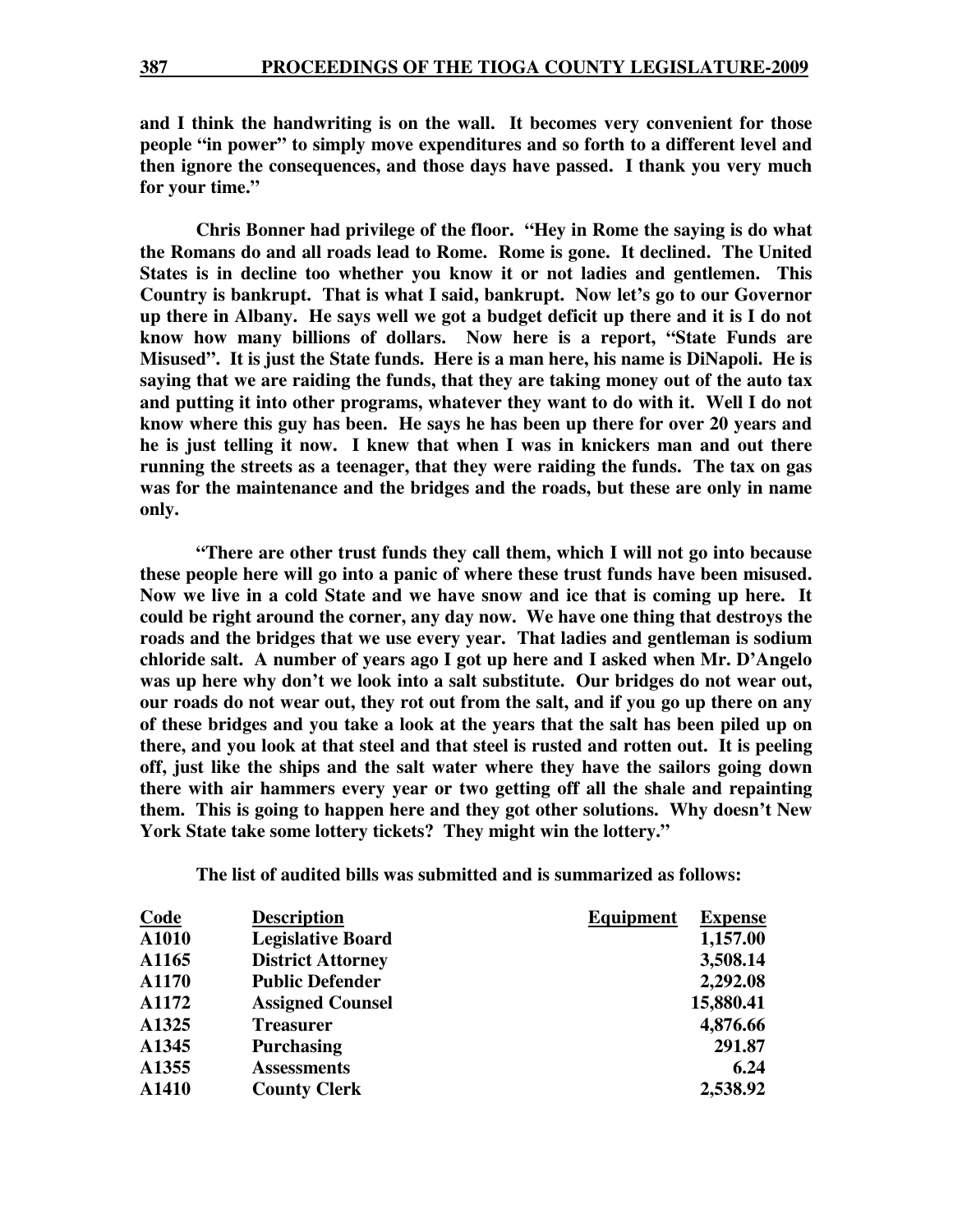| A1411                   | <b>Department of Motor Vehicles</b>       |          | 2,038.50   |
|-------------------------|-------------------------------------------|----------|------------|
| A1420                   | Law                                       |          | 2,397.00   |
| A1430                   | <b>Personnel</b>                          |          | 1,209.10   |
| A1450                   | <b>Elections</b>                          |          | 19,568.26  |
| A1460                   | <b>Records Management</b>                 |          | 279.88     |
| A1460.41                | <b>Records Management, Grant</b>          |          | 4,465.00   |
| A1490                   | <b>Public Works Administration</b>        |          | 1,080.50   |
| A1620                   | <b>Buildings</b>                          | 299.99   | 70,924.35  |
| A1680                   | <b>Information Technolgoy</b>             |          | 11,324.26  |
| A2490                   | <b>Community College Tuition</b>          |          | 177,147.95 |
| A2960                   | <b>Education of Handicapped Children</b>  |          | 213,778.63 |
| A3020                   | <b>Public Safety Comm E911 System</b>     | 109.95   | 3,288.51   |
| A3110                   | <b>Sheriff</b>                            | 220.00   | 21,080.40  |
| A3110.41                | <b>Sheriff-Court Attendants</b>           |          | 2,400.64   |
| A3140                   | <b>Probation</b>                          |          | 25.42      |
| A3142                   | <b>Alternatives to Incarceration</b>      |          | 1,831.60   |
| A3146                   | <b>Sex Offender Program</b>               |          | 8,766.67   |
| A3150                   | <b>Jail</b>                               |          | 43,820.29  |
| A3315                   | <b>Special Traffic Programs</b>           | 5,000.00 | 1,110.00   |
| A341                    | <b>Fire</b>                               | 1,063.27 | 5,930.69   |
| A3640                   | <b>Emergency Mgmt Office</b>              |          | 286.42     |
| A4010                   | <b>Public Health Nursing</b>              |          | 34,246.79  |
| A4011                   | <b>Public Health Administration</b>       |          | 13,224.65  |
| A4012                   | <b>Public Health Education</b>            |          | 347.69     |
| A4042                   | <b>Rabies Control</b>                     |          | 7,305.47   |
| A4044                   | <b>Early Intervention</b>                 |          | 50,479.23  |
| A4053                   | <b>Preventive/Primary Health Services</b> |          | 774.71     |
| A4054                   | <b>Preventive Dental Services</b>         |          | 1,764.24   |
| A4064                   | <b>Managed Care-Dental Services</b>       |          | 17,285.24  |
| A4070                   | <b>Disease Control</b>                    |          | 101.20     |
| A4090                   | <b>Environmental Health</b>               |          | 18,369.57  |
| A4210                   | <b>Alcohol and Drug Services</b>          |          | 15,138.81  |
| A4309                   | <b>Mental Hygiene Co Admin</b>            | 370.00   | 21,994.10  |
| A4310                   | <b>Mental Health Clinic</b>               |          | 41,779.23  |
| A4315                   | <b>Mental Retardation</b>                 |          | 18,499.24  |
| A4320                   | <b>Crisis Intervention Services</b>       |          | 6,511.06   |
| A4321                   | <b>Intensive Case Management</b>          |          | 1,569.92   |
| A6010                   | <b>Social Services Administration</b>     |          | 123,520.44 |
| A6422                   | <b>Economic Development</b>               |          | 1,210.36   |
| A6510                   | <b>Veterans' Service</b>                  |          | 197.29     |
| A6610                   | <b>Sealer Weights/Measures</b>            |          | 498.37     |
| A7180                   | <b>Snowmobile Grant Program</b>           |          | 11,429.90  |
| A7310.41                | <b>Youth Programs, Refundable</b>         |          | 8,314.71   |
| A8020                   | <b>Planning</b>                           |          | 335.04     |
| A9060                   | <b>Health Insurance</b>                   |          | 2,504.92   |
| <b>SOLID WASTE FUND</b> |                                           |          | 92,712.35  |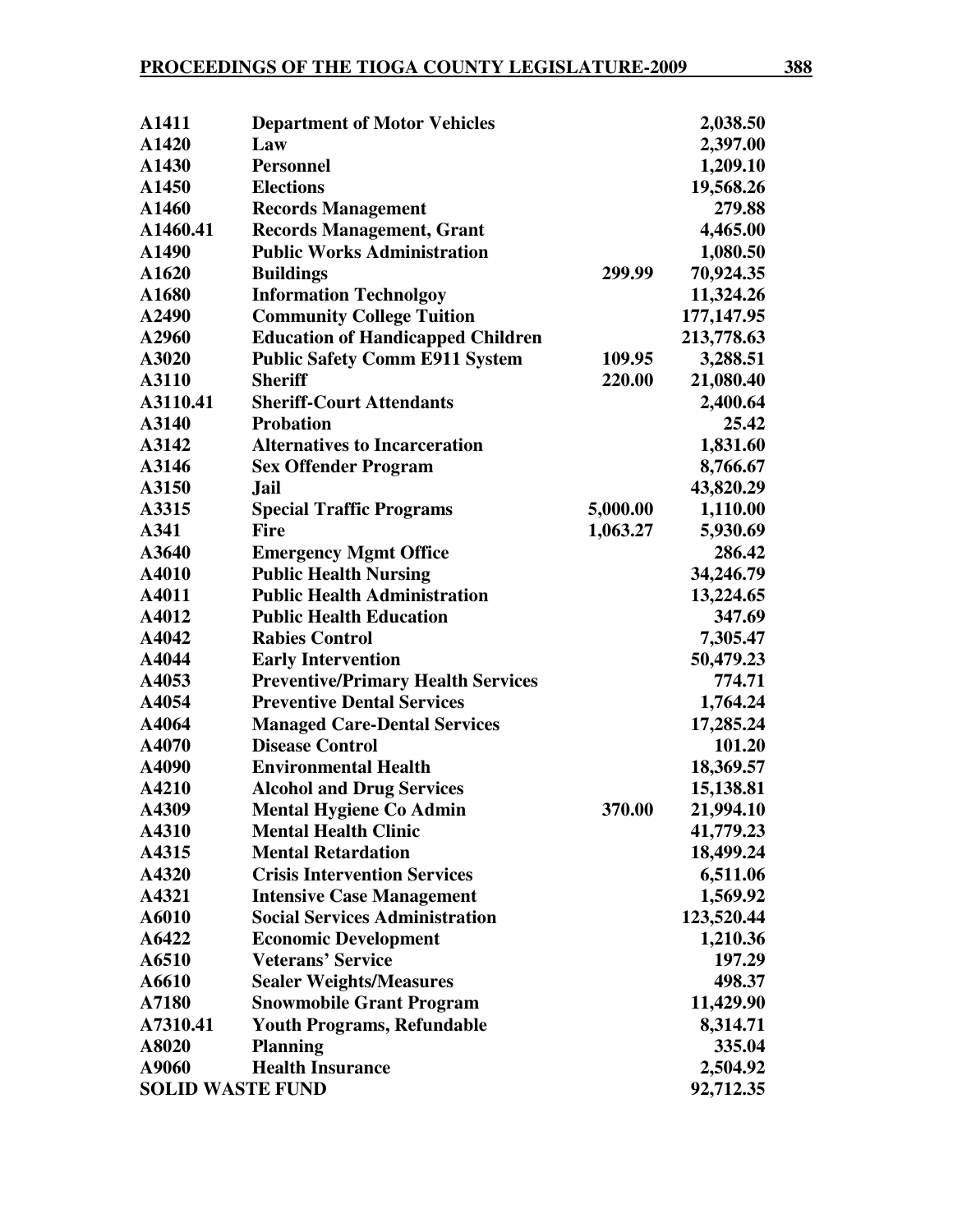| <b>COUNTY ROAD FUND</b>         | 54,900.75      |
|---------------------------------|----------------|
| <b>SPECIAL GRANT FUND</b>       | 80,187.15      |
| <b>CONSOLIDATED HEALTH FUND</b> | 706,308.78     |
| <b>CAPITAL FUND</b>             | 464,697.52     |
| <b>LIABILITY INSURANCE FUND</b> | 45.00          |
| <b>WORKERS' COMP</b>            | 1,358.00       |
| <b>GRAND TOTAL</b>              | \$2,427,980.33 |

**Legislator McEwen made a motion to approve the minutes of October 13 and 24, 2009, seconded by Legislator Monell, and carried.** 

 **Chair Weston made the following appointment to the MEGA Board:** 

 **Economic Development & Planning Director Term – 11/13/09-11/12/13** 

**Committee meeting reports are on file in the Legislative Clerk's Office and may be procured there by any interested person.** 

**REFERRED TO: FINANCE COMMITTEE RESOLUTION NO. 282–09** *SET PUBLIC HEARING 2010 BUDGET*

> **Adoption moved by Legislator McEwen, seconded by Legislator Huttleston.**

**RESOLVED: That the public hearing on the tentative Tioga County Budget for 2010 be held at 6:00 P.M., Tuesday, November 24, 2009 in the Edward D. Hubbard Auditorium of the County Office Building, 56 Main Street, Owego, New York 13827.** 

#### **CARRIED**

# *REFERRED TO: LEGISLATIVE WORKSESSION COMMITTEE*

*RESOLUTION NO. 283-09* **CONFINEMENT OF DOGS FOR PROTECTION OF DEER** 

> **Adoption moved by Legislator Roberts, seconded by Legislator Oberbeck.**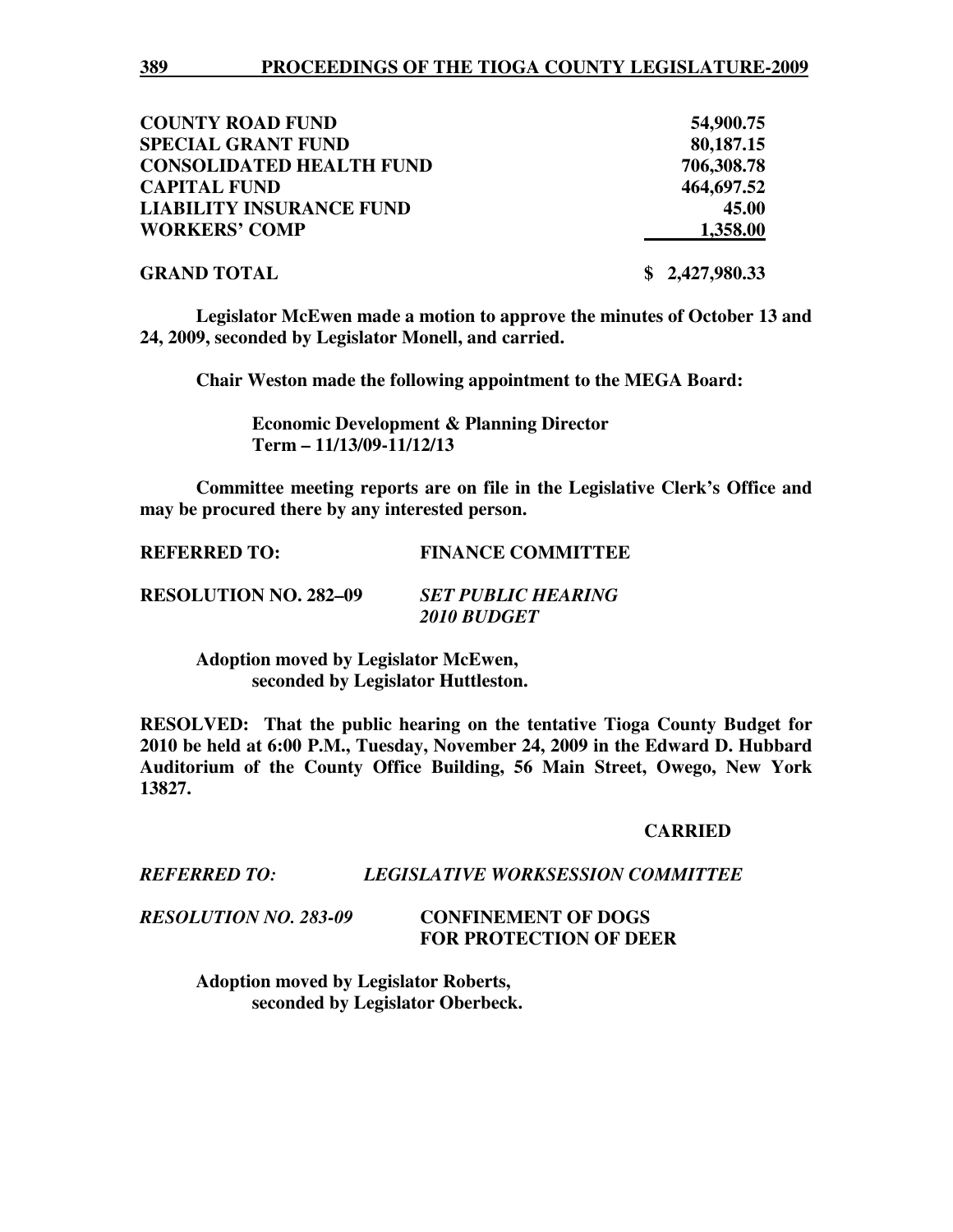**WHEREAS: The Tioga County Board of Legislators hereby determine that there is a possibility that the deer population in said County could suffer severe depredation due to the possibility of dogs attacking, chasing or worrying deer. That pursuant to the provisions of §122 of the Ag & Markets Law; it is** 

**RESOLVED: That it is hereby ordered that all dogs within the County of Tioga shall be securely contained at all times from November 21, 2009 until April 15, 2010.** 

**NOTICE of this order shall be published one time in the Morning Times and the Tioga County Courier, and a certified copy of this order shall be filed in the Office of the County Clerk and all Town Clerks and all Village Clerks in the County of Tioga.** 

**All provisions set forth in said Agriculture and Markets Law §122 as to the destruction and seizure of any dog by any Dog Control Officer or Peace Officer, and civil penalty on the owner of the dog and all other provisions of said §122 are hereby adopted in this order.** 

### **CARRIED**

**REFERRED TO: LEGISLATIVE WORKSESSION** 

**RESOLUTION NO. 284-09** *ESTABLISH EQUALIZATION RATES* 

 **Adoption moved by Legislator McEwen, seconded by Legislator Sauerbrey.** 

**RESOLVED: That under the provisions of Section 804 of the Real Property Tax Law, equalization rates for the purpose of apportioning 2010 County taxes among the several Towns are hereby established as follows:** 

| <b>Town of Barton</b>        | 100.00 |
|------------------------------|--------|
| <b>Town of Berkshire</b>     | 100.00 |
| <b>Town of Candor</b>        | 6.45   |
| <b>Town of Newark Valley</b> | 65.50  |
| <b>Town of Nichols</b>       | 24.70  |
| <b>Town of Owego</b>         | 71.00  |
| <b>Town of Richford</b>      | 100.00 |
| <b>Town of Spencer</b>       | 19.00  |
| <b>Tioga of Tioga</b>        | 6.45   |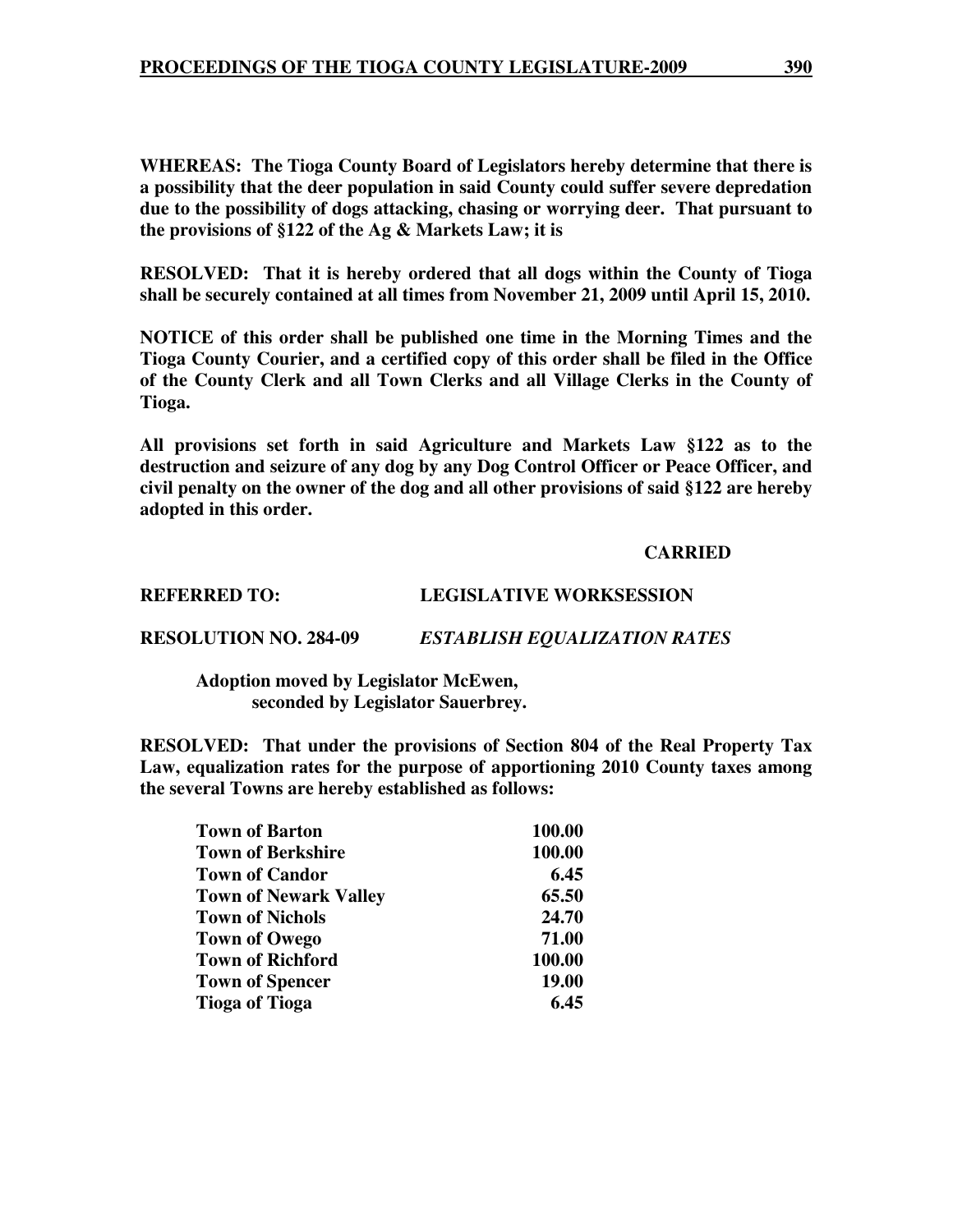**Roll Call: Ayes 08 Noes 00 Absent 01 CARRIED** 

#### **REFERRED TO: ADMINISTRATIVE SERVICES COMMITTEE FINANCE/LEGAL COMMITTEE**

#### **RESOLUTION NO. 285–09** *MORTGAGE TAX DISTRIBUTION*

 **Adoption moved by Legislator McEwen, seconded by Legislator Sullivan.** 

**RESOLVED: That the mortgage tax report for the period April 1, 2009 to September 30, 2009 be and it hereby is accepted; further** 

**RESOLVED: That the County Treasurer be authorized and directed to pay to the Supervisors of the several Towns and the Treasurers of the several Villages the amounts apportioned to them as follows:** 

| <b>Town of Barton</b>           | \$38,759.00  |
|---------------------------------|--------------|
| <b>Village of Waverly</b>       | 10,300.54    |
| <b>Town of Berkshire</b>        | 12,156.29    |
| <b>Town of Candor</b>           | 25,050.91    |
| <b>Village of Candor</b>        | 1,414.03     |
| <b>Town of Newark Valley</b>    | 19,493.22    |
| <b>Village of Newark Valley</b> | 2,381.11     |
| <b>Town of Nichols</b>          | 16,710.10    |
| <b>Village of Nichols</b>       | 1,275.80     |
| <b>Town of Owego</b>            | 176,725.58   |
| <b>Village of Owego</b>         | 13,154.49    |
| <b>Town of Richford</b>         | 3,130.29     |
| <b>Town of Spencer</b>          | 16,587.90    |
| <b>Village of Spencer</b>       | 1,968.31     |
| <b>Town of Tioga</b>            | 14,299.85    |
|                                 | \$353,407.42 |

 **Roll Call: Ayes 08 Noes 00 Absent 01 CARRIED**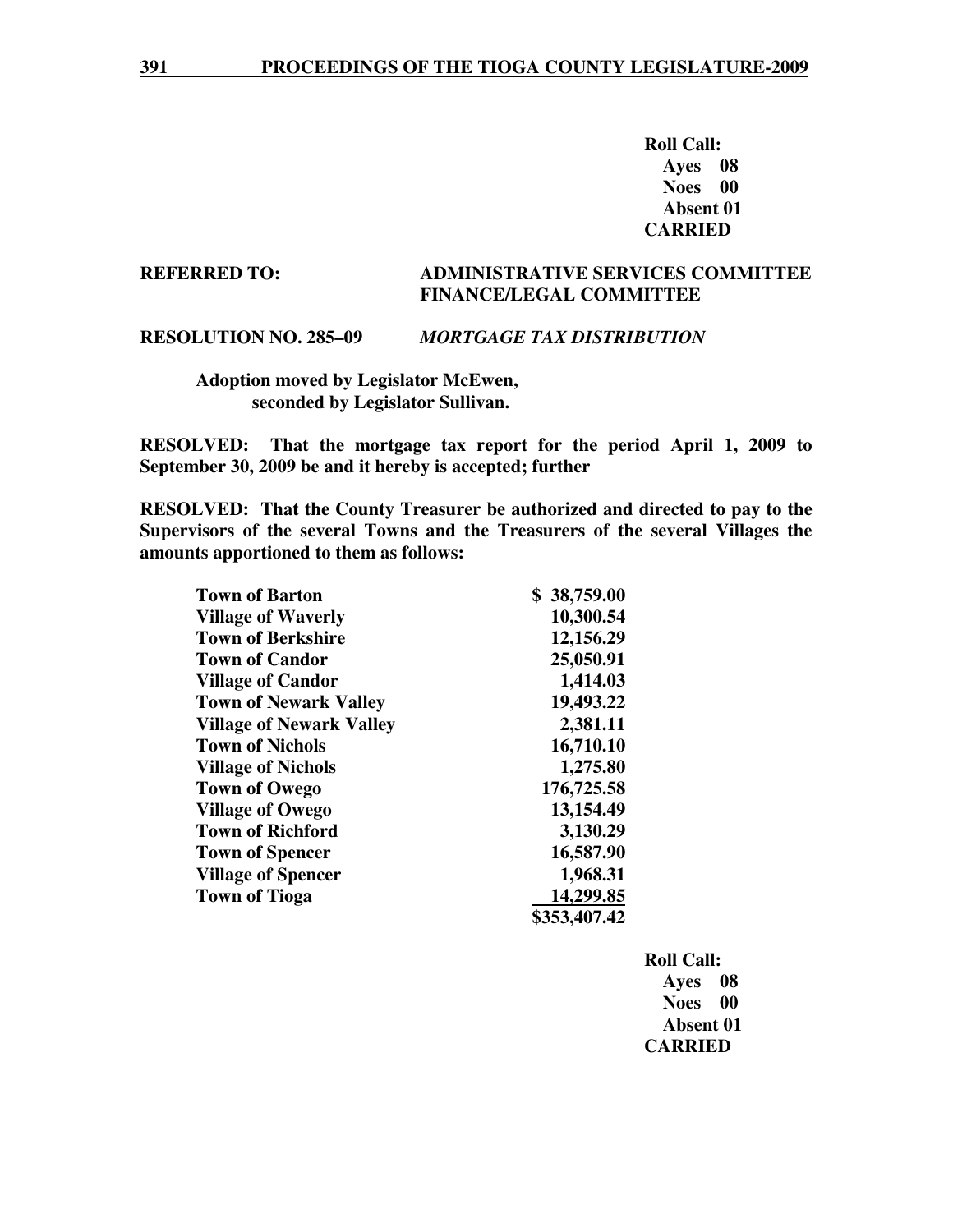# **REFERRED TO: ADMINISTRATIVE SERVICES**

**RESOLUTION NO. 286-09** *MAKE PUBLIC OPPOSITION TO THE SCHEDULED APRIL 1, 2010, NYS LICENSE PLATE REISSUANCE PROJECT*

 **Adoption moved by Legislator Roberts, Seconded by Legislator Sullivan.** 

**WHEREAS: Governor Paterson, through the NYS Budget, has scheduled a License Plate Reissuance Project to begin April 1, 2010, and** 

**WHEREAS: The fee to NYS motor vehicle owners will be \$25.00 for new plates per vehicle and an additional \$20.00 for those owners who wish to keep their same number, and** 

**WHEREAS: NYS is in the 8th year of a License Plate Reissuance Project that began in 2001, and** 

**WHEREAS: The previous License Plate Reissuance Project of 1986 lasted 15 years, and** 

**WHEREAS: It appears the scheduled License Plate Reissuance Project is premature and unnecessary at this time, and** 

**WHEREAS: The fee attached to the project becomes a financial burden to New Yorkers, and** 

**WHEREAS: The New York State Association Of County Clerks unanimously adopted a resolution on September 28, 2009 opposing the project and recommending the NYS Legislature rescind this budgetary act, now therefore be it** 

**RESOLVED: That the Tioga County Legislature opposes the NYS License Plate Reissuance Project scheduled for April 2010, and be it further** 

**RESOLVED: That the Tioga County Legislature recommends the Governor and Legislature cancel the License Plate Reissuance Project** 

### **CARRIED**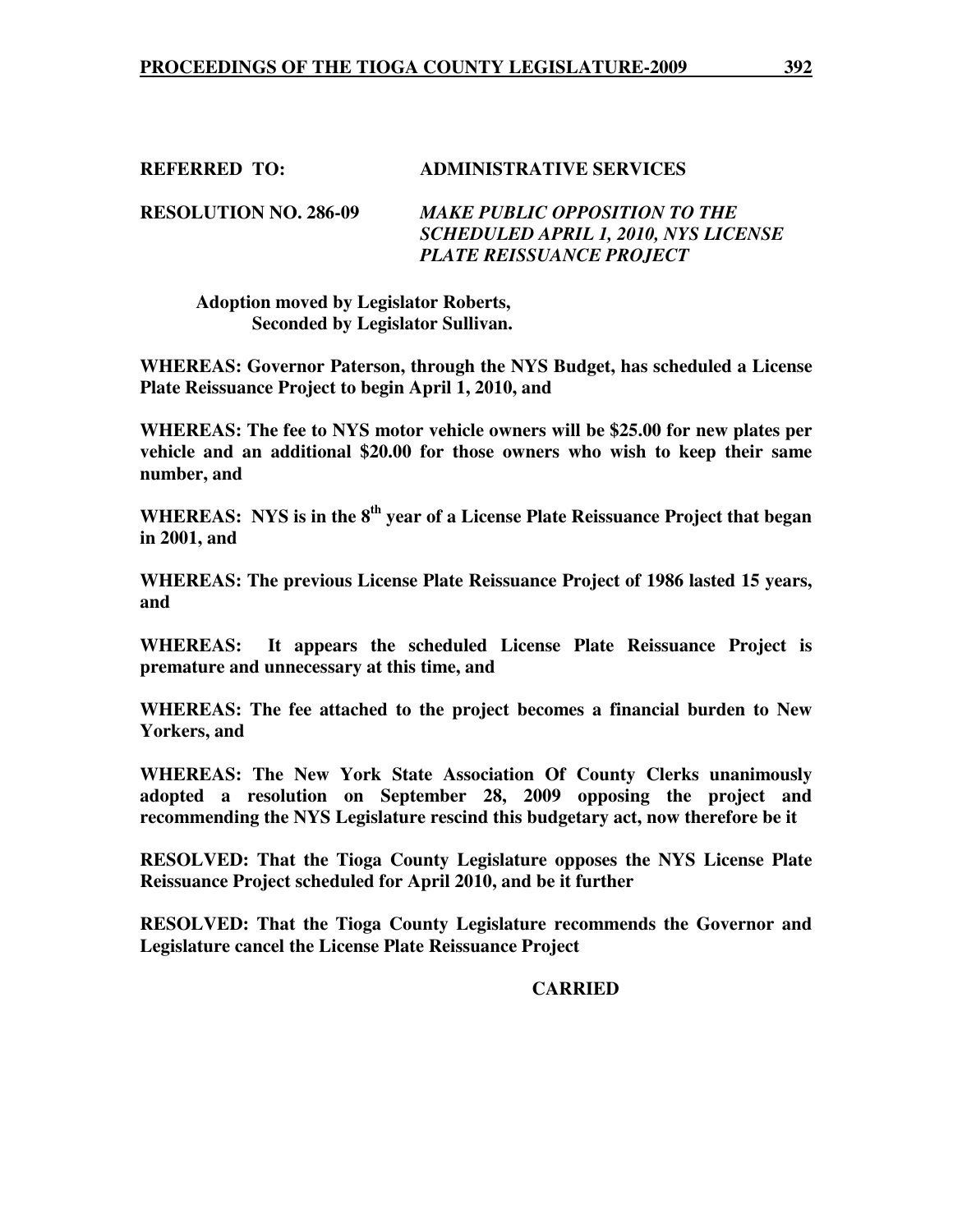#### **REFERRED TO: ED&P COMMITTEE JOB TRAINING COMMITTEE**

**RESOLUTION NO. 287-09** *AMEND TIOGA EMPLOYMENT CENTER BUDGET* 

 **Adoption moved by Legislator Roberts, seconded by Legislator Sullivan.** 

**WHEREAS: The Tioga Employment Center, as part of the Broome-Tioga Workforce New York for employment and training services, is funded under the federal Workforce Investment Act; and** 

**WHEREAS: The Tioga Employment Center has been allocated supplemental funds under the Workforce Investment Act Economic Stimulus Program Grant in the amount of \$40,590 for Dislocated Workers; therefore be it** 

**RESOLVED: That the Tioga Employment Center budget be amended as follows:** 

|     | From: CD4489 – Federal Aid-ARRA            | \$40,590 |
|-----|--------------------------------------------|----------|
| To: | CD6293.40-190 – Federal Employment Program | \$40,590 |

**Roll Call: Ayes 08 Noes 00 Absent 01 CARRIED** 

# **REFERRED TO: AGRICULTURE COMMITTEE RESOLUTION NO. 288-09** *APPOINT MEMBERS TO THE TIOGA COUNTY AGRICULTURAL AND FARMLAND PROTECTION BOARD*

 **Adoption moved by Legislator Sullivan, seconded by Legislator Monell.** 

**WHEREAS: Two members' term representing expire as of December 31, 2009, and** 

**WHEREAS: The Agricultural and Farmland Protection Board is desirous of filling these positions and has found Pam Moore (dairy) willing to serve another term and Kevin Perry (artificial inseminator) willing to serve in the agribusiness position; therefore be it**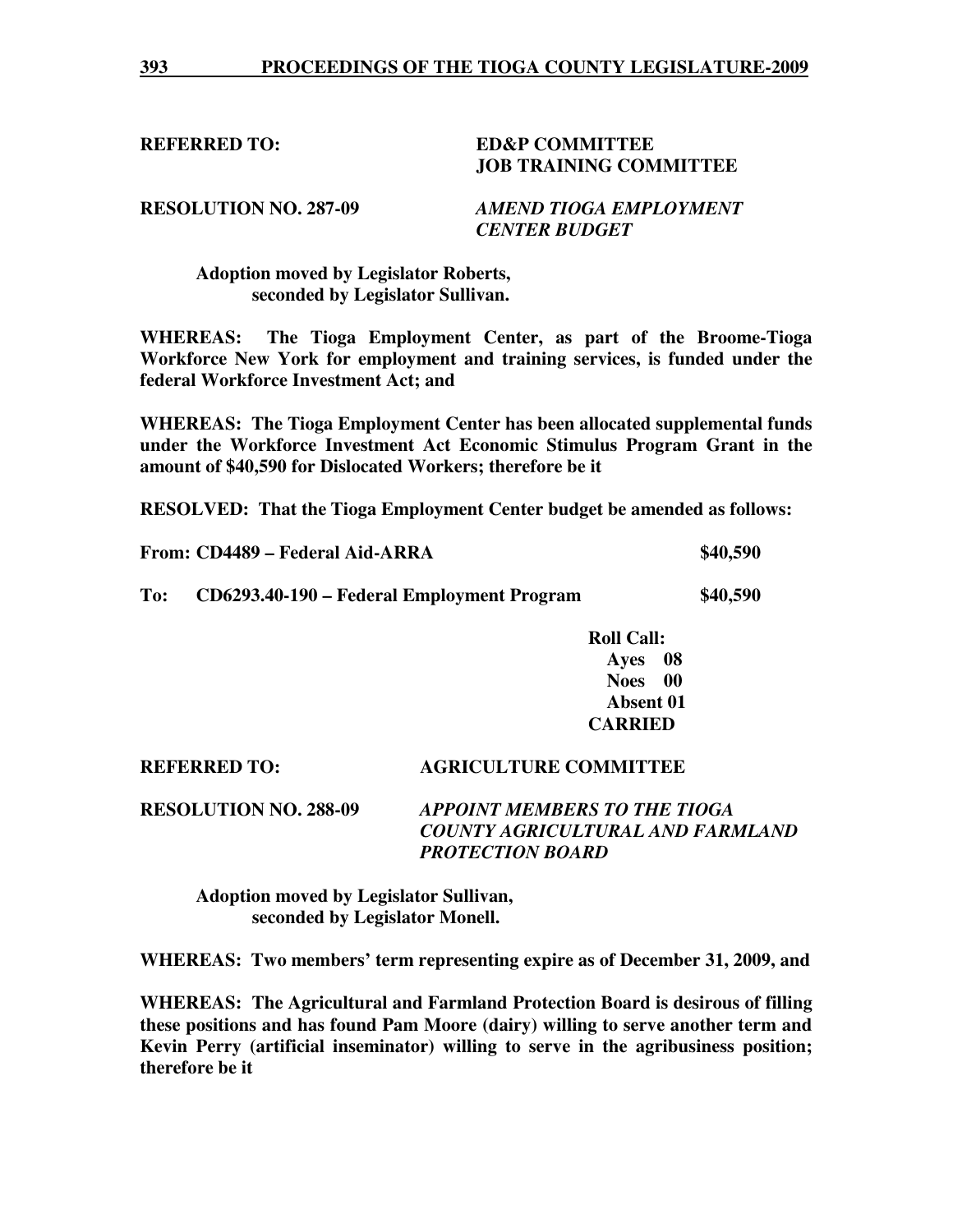**RESOLVED: That the Tioga County Legislature hereby appoints said members to the Agricultural and Farmland Protection Board for four-year terms of 1/1/10 – 12/31/13 as follows:** 

**Pam Moore – Active Farmer Kevin Perry replacing Richard VanScoy - Agribusiness** 

 **CARRIED** 

**REFERRED TO: ED&P COMMITTEE** 

**RESOLUTION NO. 289-09** *APPOINT MEMBERS TO THE TIOGA COUNTY PLANNING BOARD* 

 **Adoption moved by Legislator Sullivan, seconded by Legislator McEwen.** 

**WHEREAS: Three Board members' terms expire as of December 31, 2009 and Mike Katchmir, alternate resigned months ago; and** 

**WHEREAS: The Town of Nichols Board has re-nominated Pam Moore to serve and the Town of Owego Board has re-nominated Jason Rieg to serve, and the TCPB has found Nichole Leonard willing to serve an alternate, at-large position to fulfill the unexpired term of Mike Katchmir whose term also expires the end of this year, therefore be it** 

**RESOLVED: That the Tioga County Legislature re-appoints Jason Reig and Pam Moore to serve three-year terms of 1/1/10 – 12/31/12; and be it further** 

**RESOLVED: That the Tioga County Legislature also appoints Nichole Leonard as an alternate, to serve the remainder of Mike Katchmir's unexpired term from 11/11/09 - 12/31/09 as well as for the three-year term of 1/1/10 – 12/31/12.** 

**CARRIED**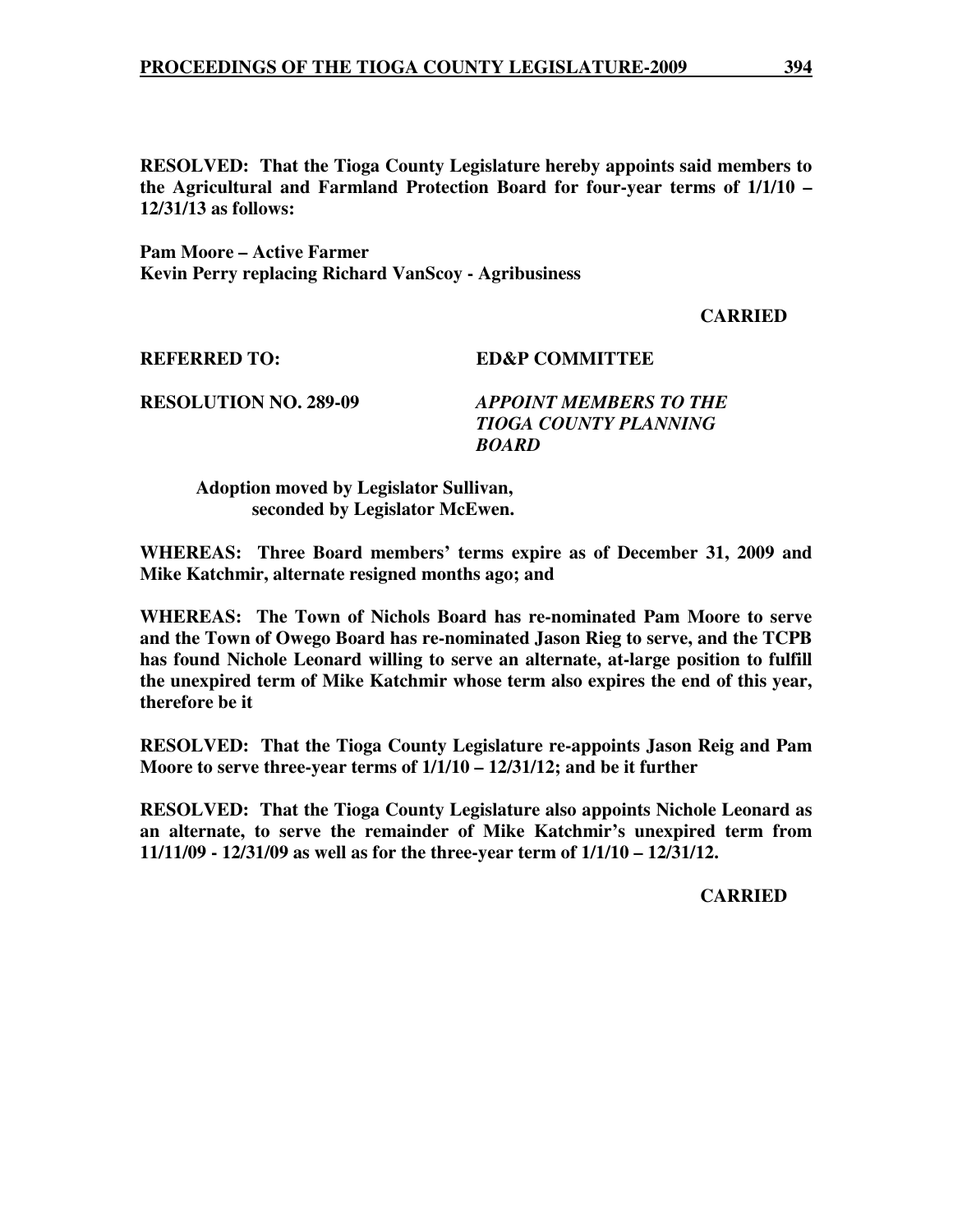**REFERRED TO PUBLIC SAFETY COMMITTEE** 

**RESOLUTION NO. 290-09** *ACCEPTANCE OF APPLICATION FOR OWEGO FIREFIGHTER DANIEL WOODY TO THE TIOGA COUNTY HAZ-MAT TEAM* 

# **Adoption moved by Legislator Sauerbrey, Seconded by Legislator Oberbeck.**

**WHEREAS: The Bureau of Fire provides high quality Hazardous Materials Team support to the Fire Service in Tioga County and adjacent Counties through the NYS Fire Mutual Aid Plan; and** 

**WHEREAS: This service is provided by local, highly trained volunteers; and** 

**WHEREAS: Campville Firefighter Richard Perkins has recently resigned from the Team; and** 

**WHEREAS: Owego Firefighter Daniel Woody has applied for membership to the County Haz-Mat Team; and** 

**WHEREAS: Firefighter Woody is currently trained to the New York State Office of Fire Prevention and Control Hazardous Materials Technician level on his own time; and** 

**WHEREAS: Firefighter Woody would replace Firefighter Perkins as an active member of the Haz-Mat Team; therefore be it** 

**RESOLVED: That Owego Firefighter Daniel Woody be added to the Tioga County Haz-Mat Team roster to replace Richard Perkins.** 

### **CARRIED**

# **REFERRED TO: PUBLIC SAFETY COMMITTEE**

**RESOLUTION NO. 291 09** *ALLOW THE COUNTY FIRE COORDINATOR TO APPLY FOR GRANT FUNDING UNDER THE 2009 NYS HOMELAND SECURITY HAZ-MAT GRANT PROGRAM*

 **Adoption moved by Legislator Sauerbrey, seconded by Legislator Monell.**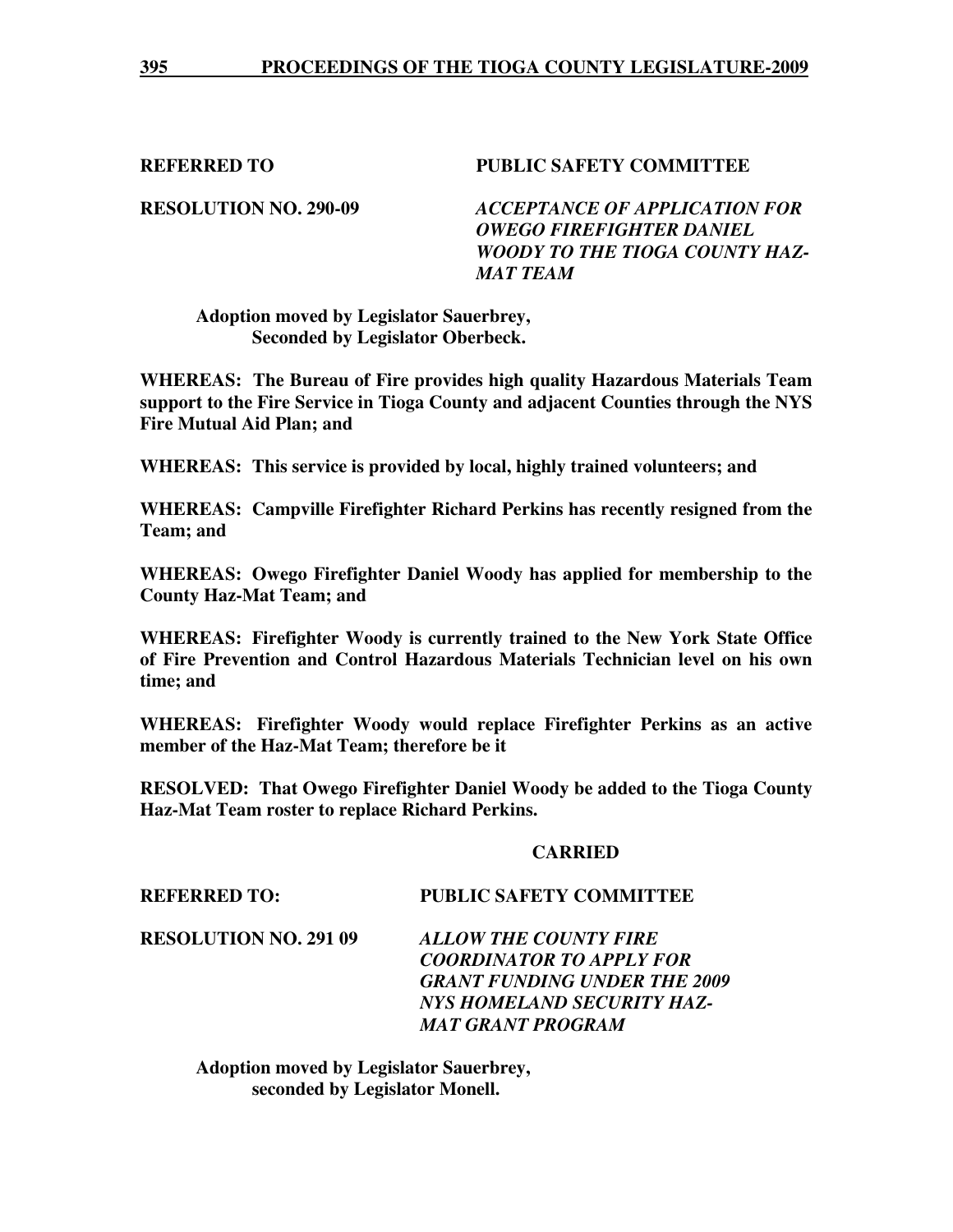**WHEREAS: The New York State Office of Homeland Security is Offering a 2009 Haz-Mat Grant Program; and** 

**WHEREAS: The expense of necessary equipment to be used by the Tioga County Haz-Mat Team during times of a Large Scale Hazardous Materials Incident is beyond the means of the yearly Bureau of Fire operating budget; therefore be it** 

**RESOLVED: That the Tioga County Fire Coordinator be permitted to apply for Hazardous Materials Grant Funding under the currently available New York State Office of Homeland Security 2009 Haz-Mat Grant Program to provide needed equipment for the Tioga County Haz-Mat Team.** 

> **Roll Call: Ayes 08 Noes 00 Absent 01 CARRIED**

#### **REFERRED TO: PUBLIC SAFETY COMMITTEE**

**RESOLUTION NO. 292-09** *AUTHORIZE THE SUBMISSION OF GRANT* 

 *APPLICATION-SHERIFF'S OFFICE* 

 **Adoption moved by Legislator Sauerbrey, seconded by Legislator McEwen.** 

**WHEREAS: The NYS Office of Homeland Security has announced the FY' 09 State Law Enforcement Terrorism Prevention Program (SLETPP) for Tioga County Law Enforcement in the amount of \$38,000; and** 

**WHEREAS: Applications for these monies must be received no later than November 30, 2009; and** 

**WHEREAS: County Policy #47 requires that a resolution be approved before any such grant applications are submitted; therefore be it**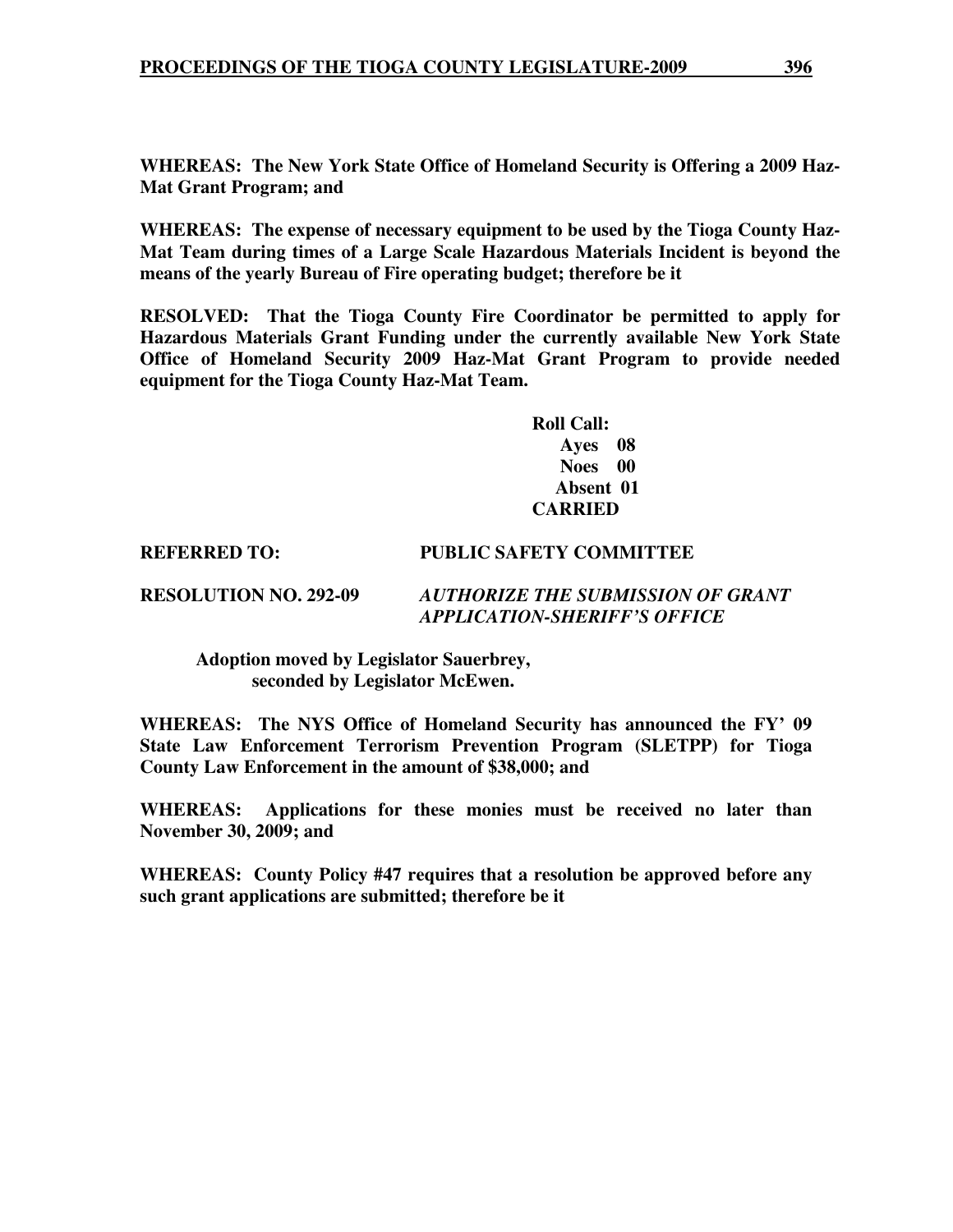**RESOLVED: That the Tioga County Sheriff's Office be authorized to submit the appropriate grant application for the purpose of securing this funding, and authorizes the Chair of the Legislature to sign such application.** 

 **Roll Call: Ayes 08 Noes 00 Absent 01 CARRIED** 

### **REFERRED TO: INFORMATION TECHNOLOGY COMMITTEE**

#### **RESOLUTION NO. 293-09** *AWARD PRINTING SERVICES CONTRACT EXTENSION*

## **Adoption moved by Legislator Monell, seconded by Legislator Sauerbrey.**

**WHEREAS: The Tioga County Legislature entered into a contract with Action Graphics Services on November 13, 2007 for the provision of printing services, which was to commence January 1, 2008 and expire on December 31, 2008; and** 

**WHEREAS: Said contract provided for three one-year extensions; and** 

**WHEREAS: The first one-year extension will expire on December 31, 2009; and** 

**WHEREAS: Action Graphics Services has requested in writing a one-year extension of the printing services contract and is willing to provide the same service specified in the contract; therefore be it** 

**RESOLVED: That the Tioga County Legislature agrees to a one-year extension of the Action Graphics Services printing services contract at the same terms and conditions as the November 13, 2007 contract, which extension shall commence on January 1, 2010 and expire December 31, 2010.** 

> **Roll Call: Ayes 08 Noes 00 Absent 01 CARRIED**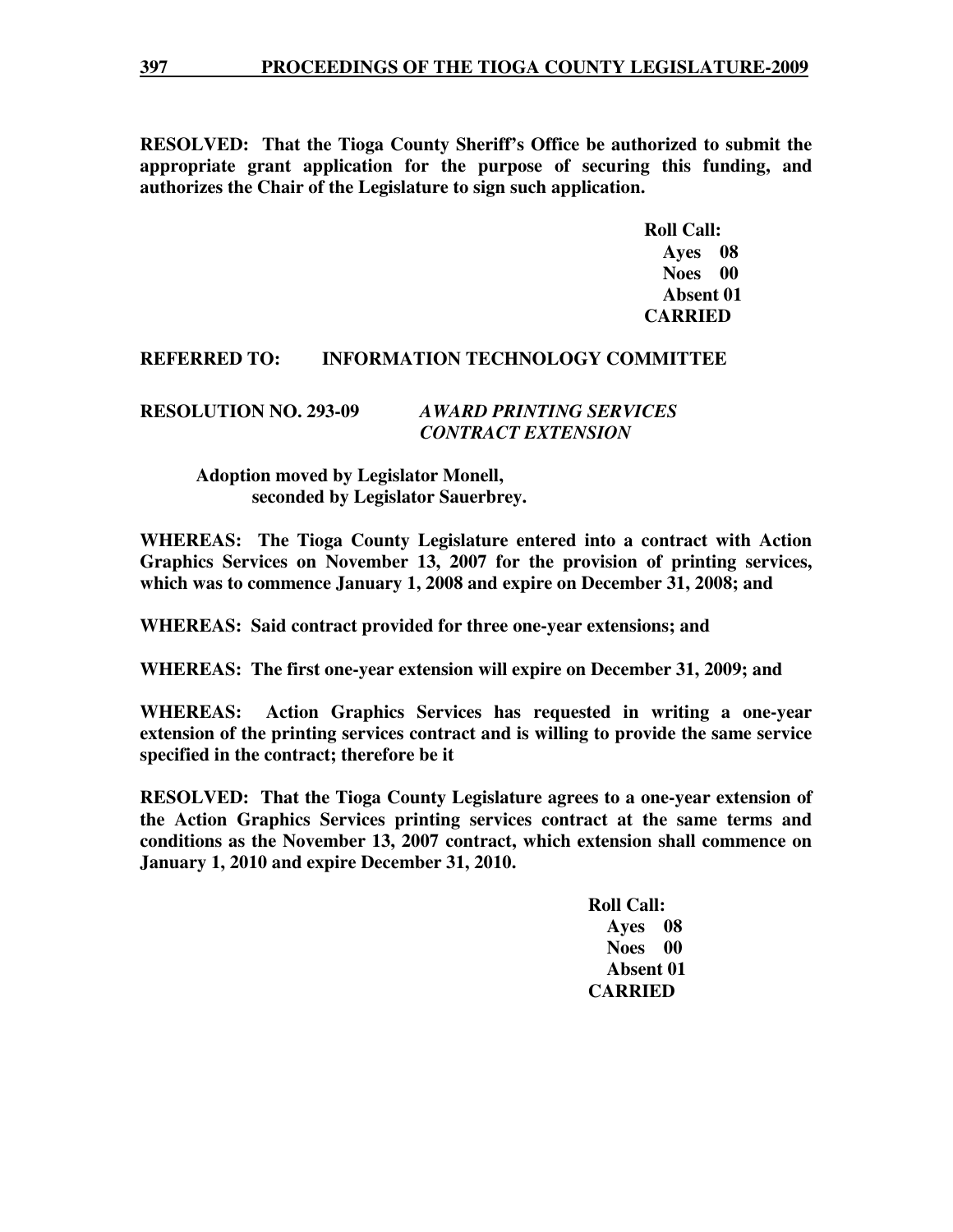| <b>REFERRED TO:</b> |  |
|---------------------|--|
|---------------------|--|

## **REFERRED TO: ADMINISTRATIVE SERVICES FINANCE COMMITTEE INFORMATION TECHNOLOGY**

**RESOLUTION NO. 294-09** *AUTHORIZE CONTRACT FOR HIRE OF BROWN RIVER RECORDS PRESERVATION TO PERFORM WORK FOR COUNTY CLERK*

 **Adoption moved by Legislator Sullivan, Seconded by Legislator Monell.** 

**WHEREAS: The County Clerks office is responsible for the recording, filing and maintaining of public records for Tioga County; and**

**WHEREAS: The Tioga County Clerk was awarded a grant from New York State Archives Local Government Records Management to scan and index survey maps into our Electronic Document Management System (EDMS) to preserve these historic records for the public use; and** 

**WHEREAS: Avalon Document Services was hired to perform this duty but was unable to scan all the survey maps due to the severe damaged condition of many of said survey maps; and** 

**WHEREAS: Records Management has a balance of \$8,568.66 of grant funds to use on this restoration project for the County Clerks office; and** 

**WHEREAS: Brown River Records Preservation Service has been contacted and has inspected the damaged maps and submitted a quote to restore the maps in order that they may be preserved for future use by the public and has agreed to restore maps in order to preserve the historic information for public use; be it therefore resolved** 

**RESOLVED: That the Tioga County Legislature authorize the Tioga County Clerk to enter into a contract with Brown River Records Preservation Services to restore damaged survey maps on file with the Tioga County Clerks office with total payment of said services not to exceed \$8,568.66 and to be paid for from Records Management Account A1460.41-140.**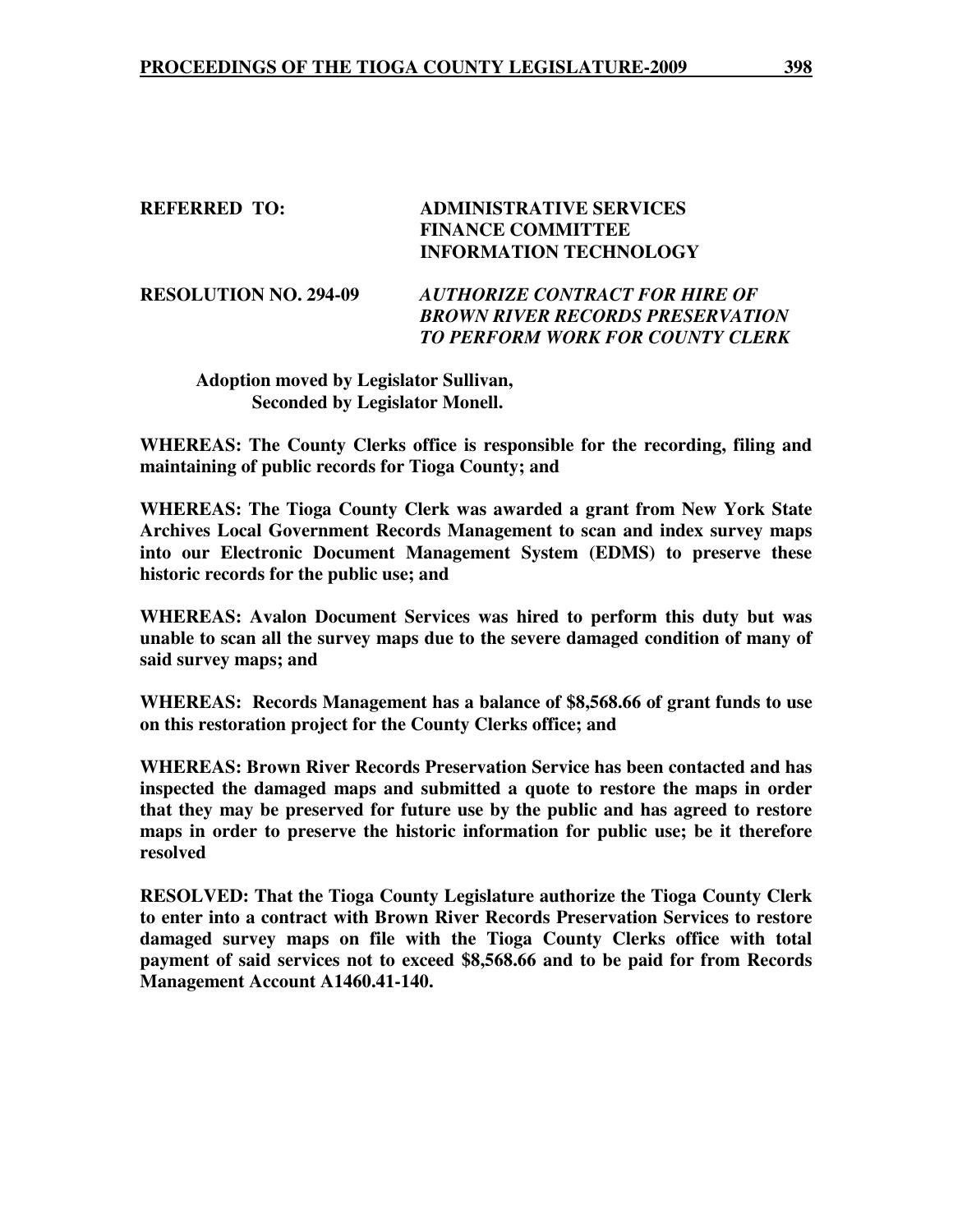**Roll Call: Ayes 08 Noes 00 Absent 01 CARRIED** 

**REFERRED TO: PUBLIC SAFETY COMMITTEE** 

**RESOLUTION NO. 295-09** *RENEW CONTRACT PARTNERS IN SAFETY, INC. (CDL DRUG & ALCOHOL TESTING***)** 

### **Adoption moved by Legislator Sauerbrey, seconded by Legislator McEwen.**

**WHEREAS: Federal Law requires random drug and alcohol testing of CDL drivers performing "safety sensitive" tasks; and** 

**WHEREAS: The Safety Department has coordinated with several of the Towns and Villages within Tioga County to have this testing done by an outside agency since 1995; and** 

**WHEREAS: All the municipalities involved, including the County are in agreement that the contract should be renewed; therefore be it** 

**RESOLVED: That the Tioga County Legislature authorizes the Chair of the Legislature, pending approval by the County Attorney, to renew the contract with Partners in Safety, Inc. for random drug and alcohol testing in accordance with Federal regulations at the following rates indicated which reflect a \$2.50 increase per employee per year and a \$5.00 increase for a drug test at walk in facilities and hospitals or for breath alcohol test at a lab or office of Partners in Safety;** 

**Complete DOT Random Testing Program \$42.00 per employee per year To Include:** 

- **Random Selection of Employees (50% for drug, 10% for alcohol)**
- **All Random Drug & Alcohol Tests**
- **Record Management**
- **Internet Resulting/Updating**
- **DOT Audit Assistance**
- **Regulatory Updates**
- **Blind Specimen Submissions**
- **MIS Reports**
- **Collection Site Management**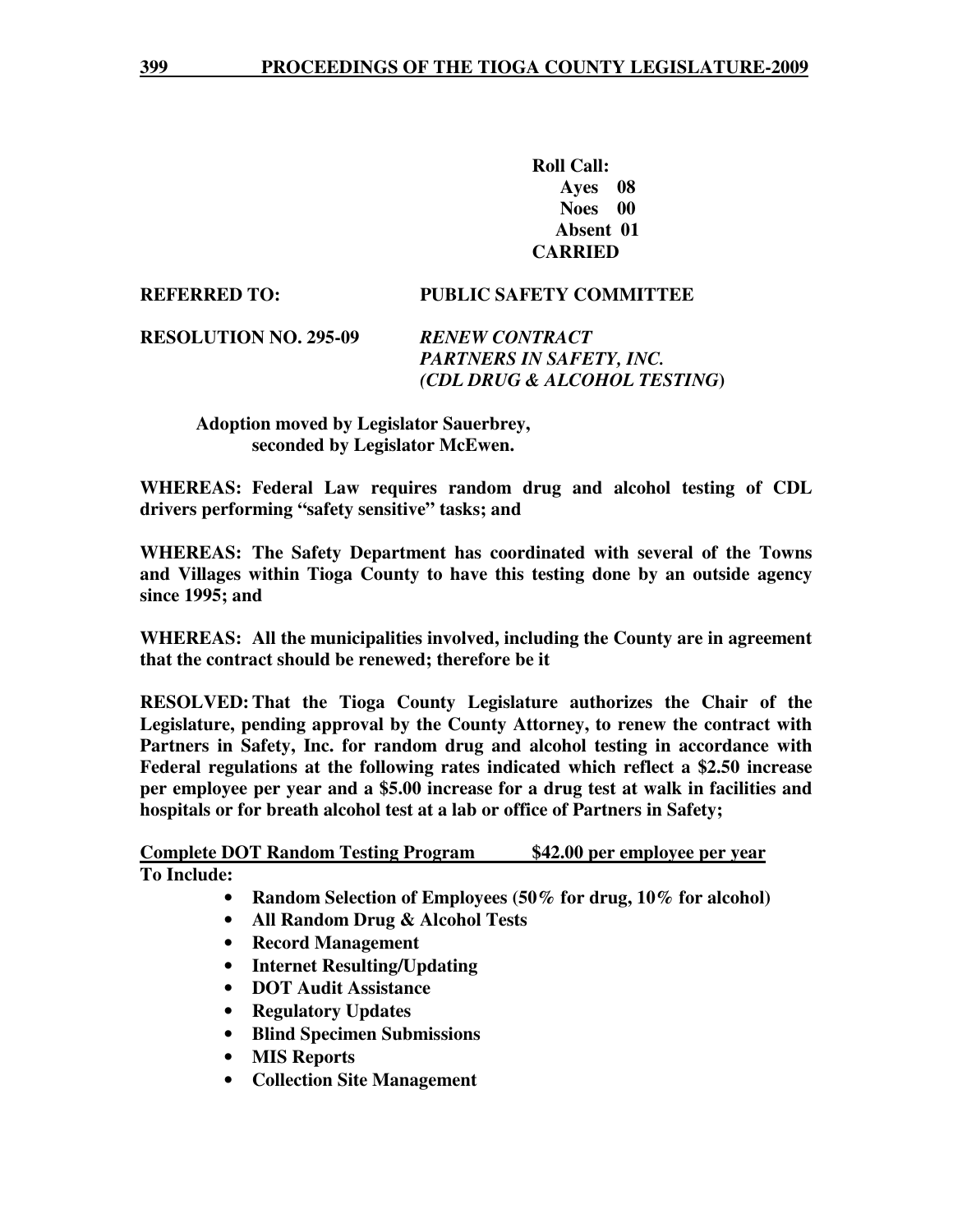**ADDITIONAL CHARGES: For pre-employment, post-accident, reasonable cause or follow-up tests performed during business hours:**

- **Drug Test at lab or office of Partners in Safety: \$45.00 per test**
- **Drug Test at walk-in medical facilities or hospitals: \$70.00 per test**
- **DOT breath alcohol test at lab or office of Partners in Safety: \$40.00 per test**
- **DOT/19A Physicals at the office of Partners in Safety: \$45.00 per test**
- **Emergency Service: (for special situations requiring urgent on –site Collections or tests on nights, weekends or holidays) \$125 per test** 
	- **(minimum 2 hours plus the cost of test)**
- **Split Specimen Testing re-test of positive specimen by other SAMSHA certified lab, including shipping and maintenance of chain of custody: (only when requested by employee within 72 hours of MRO's notification**): \$250.00
- **On-Site 19A/DOT physicals available upon request (minimum volume required).**

**and be it further** 

**RESOLVED: That this contract shall be effective January 1, 2010 - December 31, 2010.** 

> **Roll Call: Ayes 08 Noes 00 Absent 01 CARRIED**

**REFERRED TO: PERSONNEL COMMITTEE** 

**RESOLUTION NO. 296-09** *AUTHORIZE LETTER OF CREDIT FROM TIOGA STATE BANK*

 **Adoption moved by Legislator Oberbeck, seconded by Legislator Sullivan.** 

**WHEREAS: Tioga County contracts with Excellus Blue Cross Blue Shield of Central New York for health insurance coverage; and**

**WHEREAS: The County obtains on an annual basis a Letter of Credit from Tioga State Bank to provide "tail" coverage; now therefore be it** 

**RESOLVED: That the Personnel Officer be and hereby is authorized and directed to obtain a Letter of Credit from Tioga State Bank in connection with the above contract in the amount of \$1,136,520 for the period January 1, 2010 through December 31, 2010; and be it further**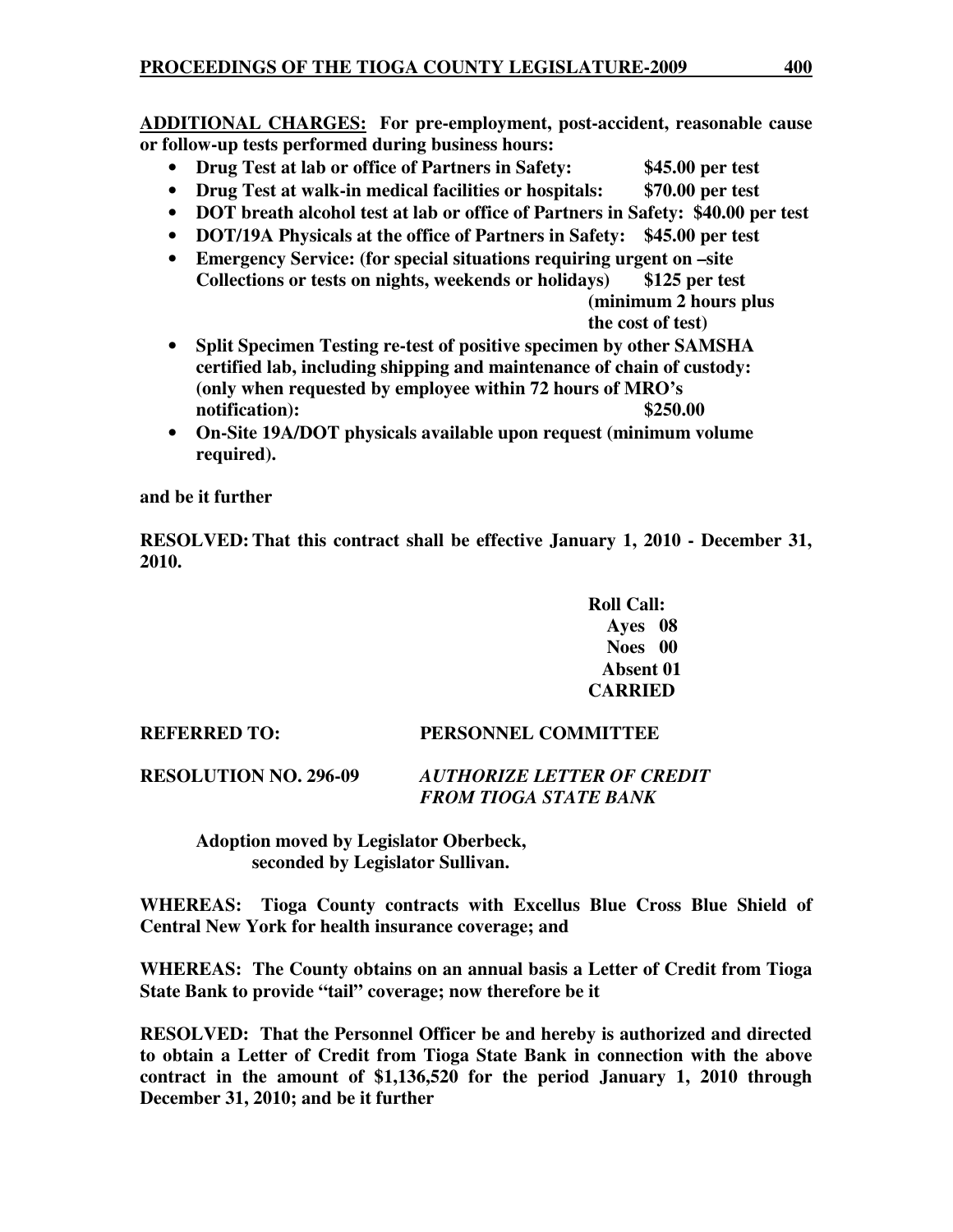**RESOLVED: That the Personnel Officer is authorized and directed to sign and complete an application form for the bank, subject to review by the County Attorney.** 

> **Roll Call: Ayes 08 Noes 00 Absent 01 CARRIED**

**REFERRED TO: PERSONNEL COMMITTEE** 

**RESOLUTION NO. 297-09** *RENEW CONTRACT WITH EXCELLUS BLUE CROSS/BLUE SHIELD TO ADMINISTER HEALTH INSURANCE BENEFITS* 

### **Adoption moved by Legislator Oberbeck, seconded by Legislator Sauerbrey.**

**WHEREAS: Tioga County uses the service of Excellus Blue Cross Blue Shield of Central New York to administer health insurance benefits for Tioga County and members of the Tioga County Consolidated Municipal Health Insurance Program (TCCMHIP) including a Medicare Blue PPO plan; and** 

**WHEREAS: Excellus Blue Cross Blue Shield of Central New York has submitted a new contract to continue administering said programs for the period of January 1, 2010 through December 31, 2010; and** 

**WHEREAS: These are contractual benefits for Tioga County union employees; therefore be it** 

**RESOLVED: That the Tioga County Legislature authorizes the Personnel Officer to enter into a contract with Excellus Blue Cross Blue Shield of Central New York subject to review by the County Attorney, to administer health insurance benefits for Tioga County and other participants in the TCCMHIP for the period January 1, 2010 through December 31, 2010.** 

> **Roll Call: Ayes 08 Noes 00 Absent 01 CARRIED**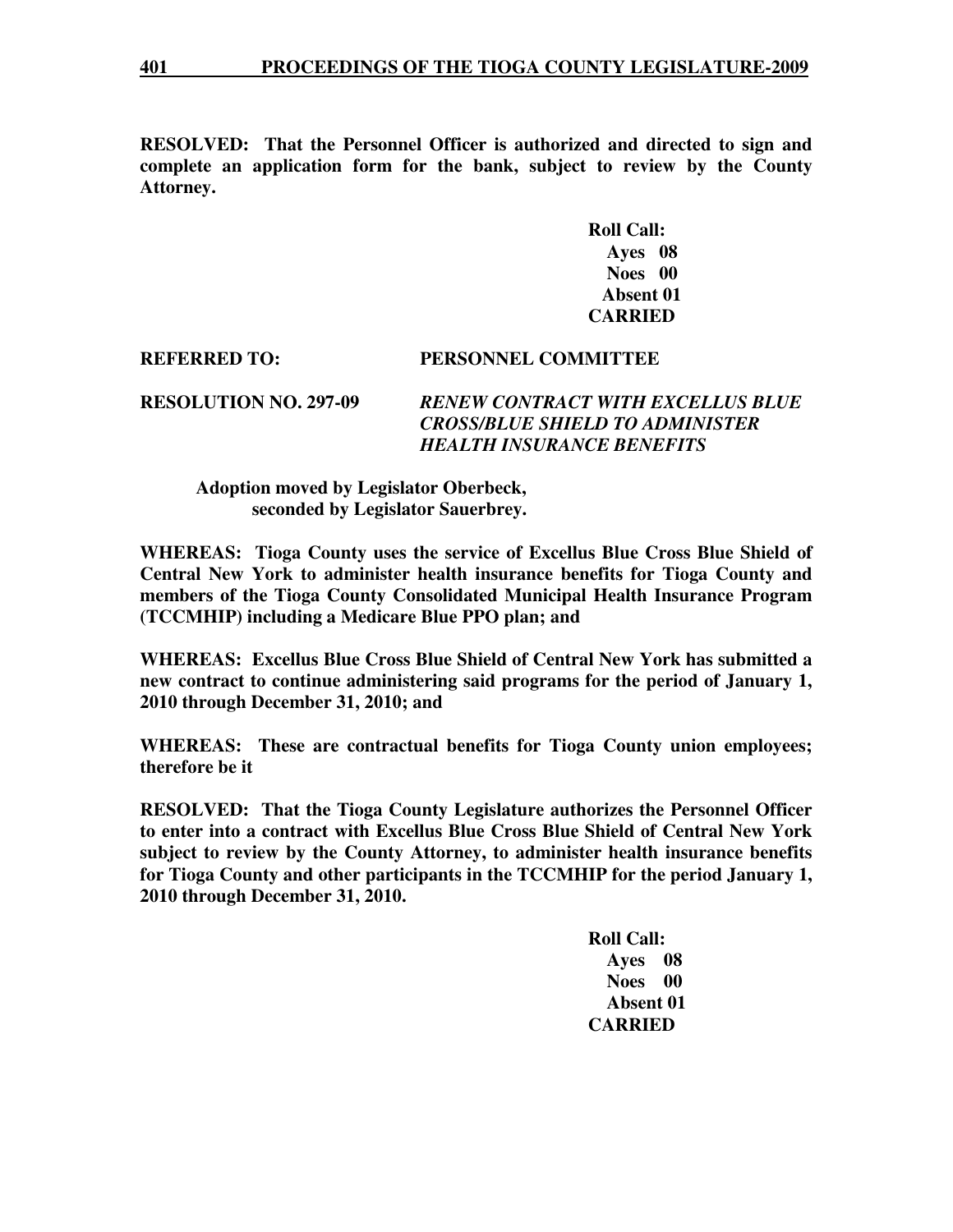### **REFERRED TO: LEGAL/FINANCE COMMITTEE PERSONNEL COMMITTEE**

**RESOLUTION NO. 298–09** *EXTEND ASSIGNED COUNSEL CONTRACT* 

 **Adoption moved by Legislator McEwen, seconded by Legislator Oberbeck.** 

**WHEREAS: The current contract for Assigned Counsel services expires on December 31, 2009; and** 

**WHEREAS: The Tioga County Bar Association has previously approved this program which has been in effect for over ten years; and** 

**WHEREAS: The current program utilized by Tioga County has been in effect, the County has been able to provide effective legal representation to indigent persons in a professional and cost-effective manner; and** 

**WHEREAS: The County Legislature wishes to extend the current contract for an additional four year period in order to continue providing effective legal counsel for the indigent; now therefore be it** 

**RESOLVED: That the Assigned Counsel contract with Mark Kachadourian, Esq. be extended for a four year term from January 1, 2010 through December 31, 2013 at an annual cost not to exceed \$112,500.00 upon terms and conditions acceptable to the County Attorney and upon terms and conditions consistent with the contract which expires on December 31, 2009.** 

 **Roll Call: Ayes 08 Noes 00 Absent 01 CARRIED** 

# **REFERRED TO: HEALTH & HUMAN SERVICES COMMITTEE PERSONNEL COMMITTEE**

**RESOLUTION NO. 299-09** *AUTHORIZE CONTRACT WITH SECURITAS SECURITY SERVICES HEALTH AND HUMAN SERVICES* 

> **Adoption moved by Legislator Huttleston, seconded by Legislator Oberbeck.**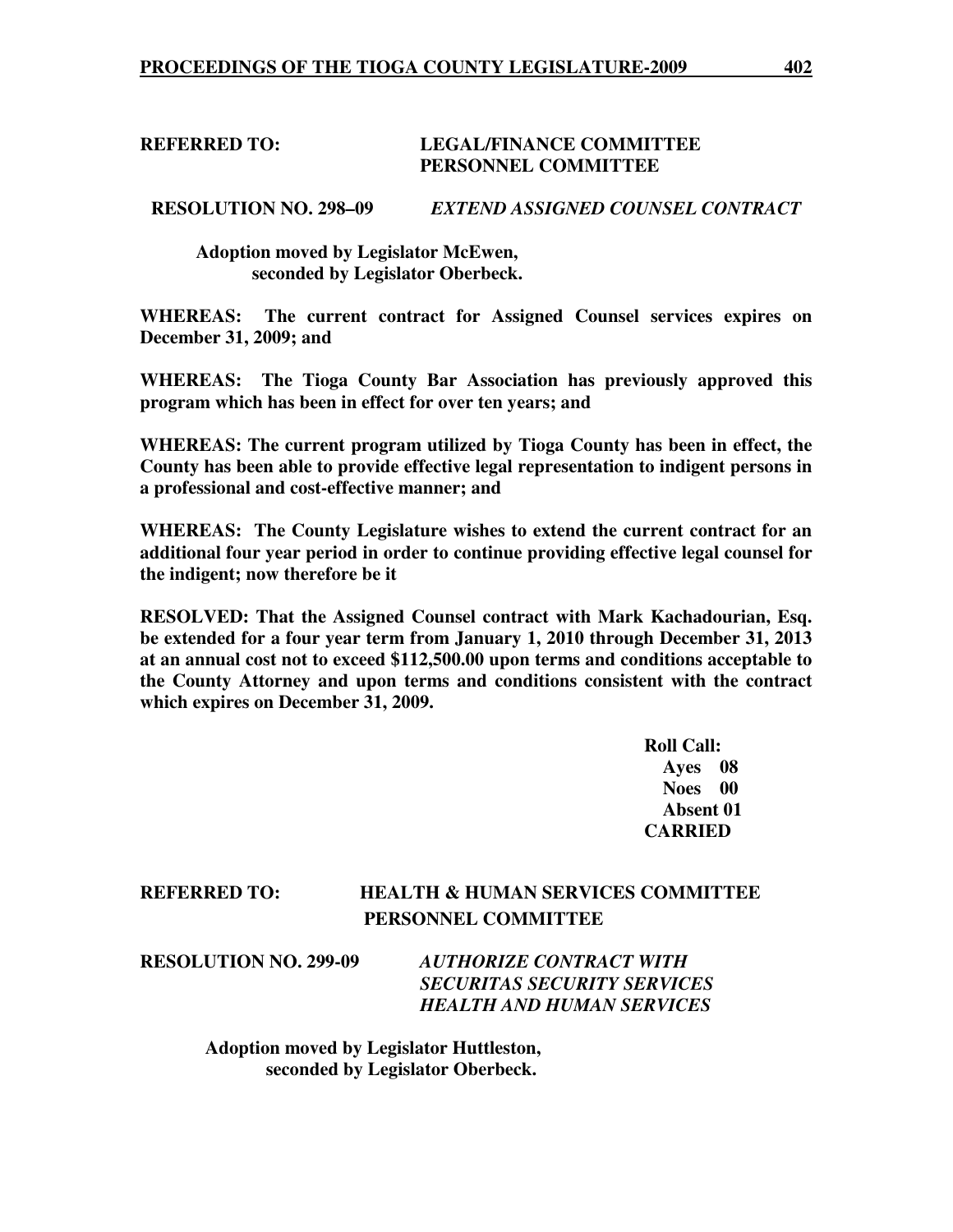**WHEREAS: The Tioga County Sheriff's Department has advised administration at the Tioga County Health and Human Services complex that they can no longer provide security at the HHS complex effective January 1, 2010; and** 

**WHEREAS: The need for ongoing security exists in the complex; therefore be it** 

**RESOLVED: That effective January 1, 2010, Tioga County will contract with Securitas Security Services USA to provide unarmed security at the Tioga County Health and Human Services Complex at the rate of \$16.98 per hour per officer at an estimated annual expense of \$75,000; and be it further** 

**RESOLVED: That said contract will be for the period 1/1/10 through 12/31/10.** 

 **Roll Call: Ayes 08 Noes 00 Absent 01 CARRIED** 

# **REFERRED TO: PUBLIC SAFETY COMMITTEE PERSONNEL COMMITTEE FINANCE COMMITTE**

**RESOLUTION NO. 300-09** *RATIFY CONTRACT WITH TIOGA COUNTY CORRECTIONS ASSOCIATION (T.C.C.A)* 

 **Adoption moved by Legislator Sauerbrey, seconded by Legislator McEwen.** 

**WHEREAS: The current collective bargaining agreement between Tioga County and the Tioga County Corrections Association (T.C.C.A.) expires December 31, 2009; and** 

**WHEREAS: In anticipation of this, teams from both the County and T.C.C.A. have been meeting since March, 2009 to negotiate a successor agreement; and** 

**WHEREAS: The T.C.C.A. voted on October 1 to approve a three-year proposal; therefore be it** 

**RESOLVED: That the Tioga County Legislature hereby ratifies a collective bargaining agreement with the T.C.C.A. for the term January 1, 2010 through December 31, 2012; and be it further** 

**RESOLVED: That the Tioga County Legislature hereby authorizes the Budget Officer to appropriate funds in accordance with the terms of this agreement.**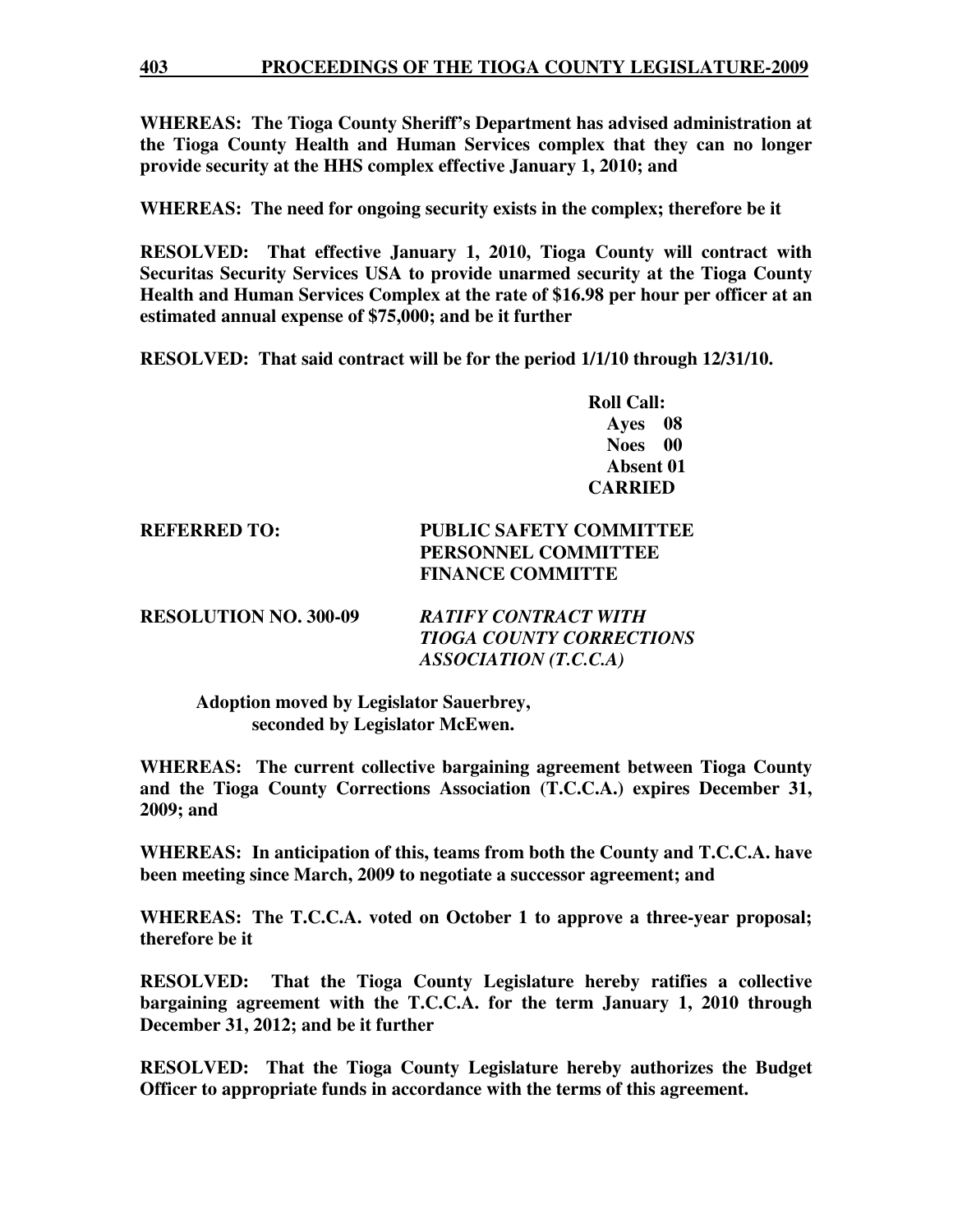**Roll Call: Ayes 08 Noes 00 Absent 01 CARRIED** 

# **REFERRED TO: ADMINISTRATIVE SERVICES COMMITTEE PERSONNEL COMMITTEE**

#### **RESOLUTION NO. 301-09** *AUTHORIZE 2010 SALARIES BOARD OF ELECTIONS*

 **Adoption moved by Legislator Sullivan, seconded by Legislator Sauerbrey.** 

**WHEREAS: The salaries for employees of the Board of Elections are set by resolution; and** 

**WHEREAS: No Non-Union staff are receiving salary increases in 2010; therefore be it** 

**RESOLVED: That the 2010 rates of pay for Board of Elections staff shall be as follows:** 

 **Commissioner (2) \$ 34,000/year Deputy Commissioner (2) \$ 27,000/year** 

 **2010 pay:** 

 **Roll Call: Ayes 08 Noes 00 Absent 01 CARRIED** 

**Legislator Huttleston spoke. "I brought up before that we did that this year and I want to go on record to make sure that in some cases we become firm but flexible. In other words, if there is some revenue producing areas or some people that are deprived of services because of the 60 day freeze we will look at it on a caseby-case basis. In some cases we have to be firm but flexible and I want to go on record to make sure that all the Legislators agree with that."**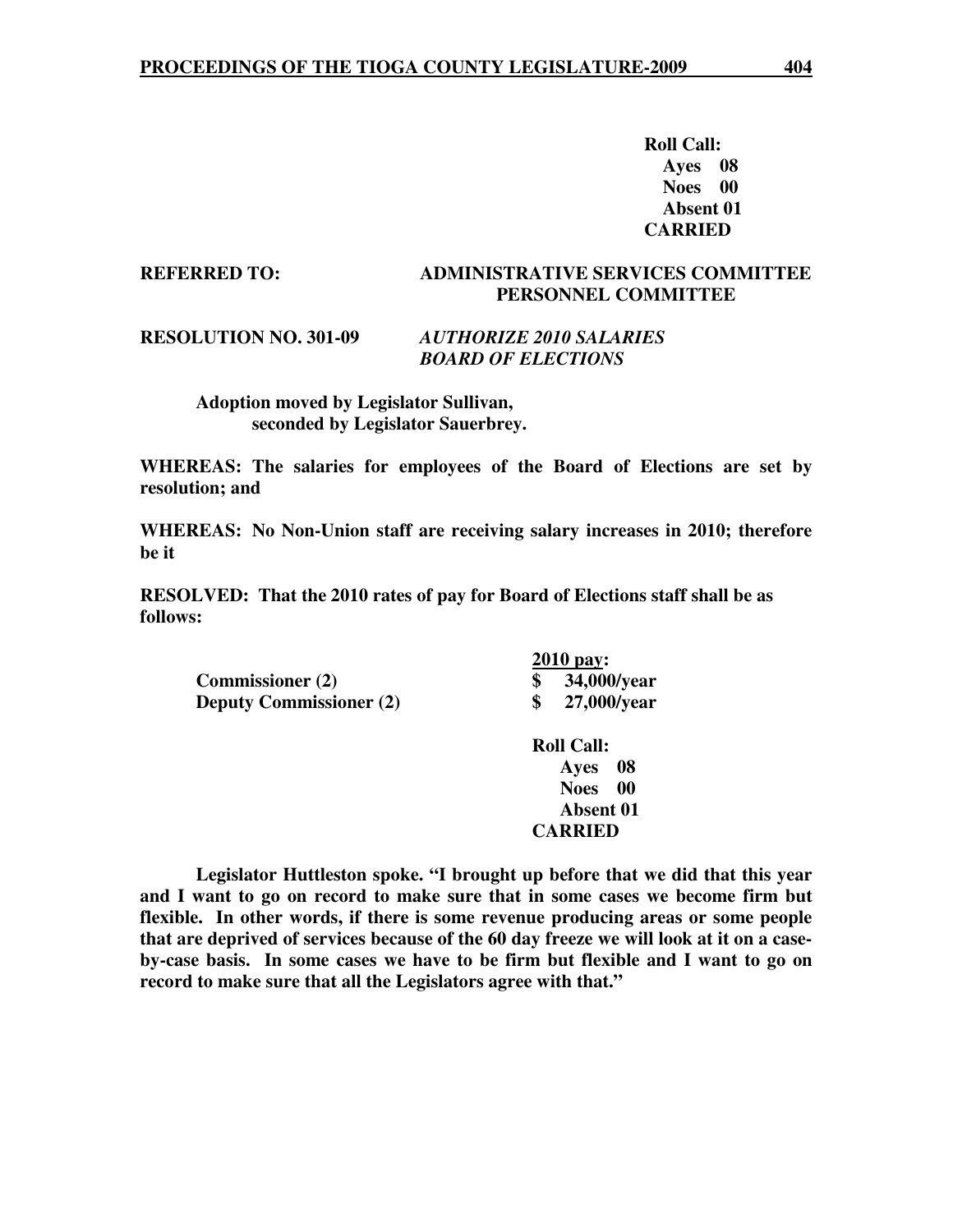*ALL COUNTY DEPARTMENTS* 

# **REFERRED TO: FINANCE COMMITTEE PERSONNEL COMMITTEE RESOLUTION NO. 302-09** *EXTEND 60-DAY HIRING DELAY THROUGH 2010*

 **Adoption moved by Legislator McEwen, seconded by Legislator Oberbeck.** 

**WHEREAS: Resolution 147-09 established a requirement that all vacancies remain vacant for at least 60 calendar days, allowing for certain exceptions; and** 

**WHEREAS: The savings in County payroll for the period of April 2009-October 2009 was approximately \$60,000; and** 

**WHEREAS: The Tioga County Legislature believes this is a cost-containing measure that should be continued for 2010; therefore be it** 

**RESOLVED: That the terms of the 60-day Hiring Delay outlined in Resolution 147- 09 shall be continued through December 31, 2010.** 

> **Roll Call: Ayes 08 Noes 00 Absent 01 CARRIED**

| <b>REFERRED TO:</b>          | <b>HEALTH &amp; HUMAN SERVICES</b><br>PERSONNEL COMMITTEE |
|------------------------------|-----------------------------------------------------------|
| <b>RESOLUTION NO. 303-09</b> | <b>CREATE AND FILL</b><br>SEASONAL CLERK POSITIONS        |

*SEASONAL CLERK POSITIONS SOCIAL SERVICES* 

 **Adoption moved by Legislator Huttleston, Seconded by Legislator Oberbeck.** 

**WHEREAS: Legislative approval is required for the creation of any new positions within Tioga County; and**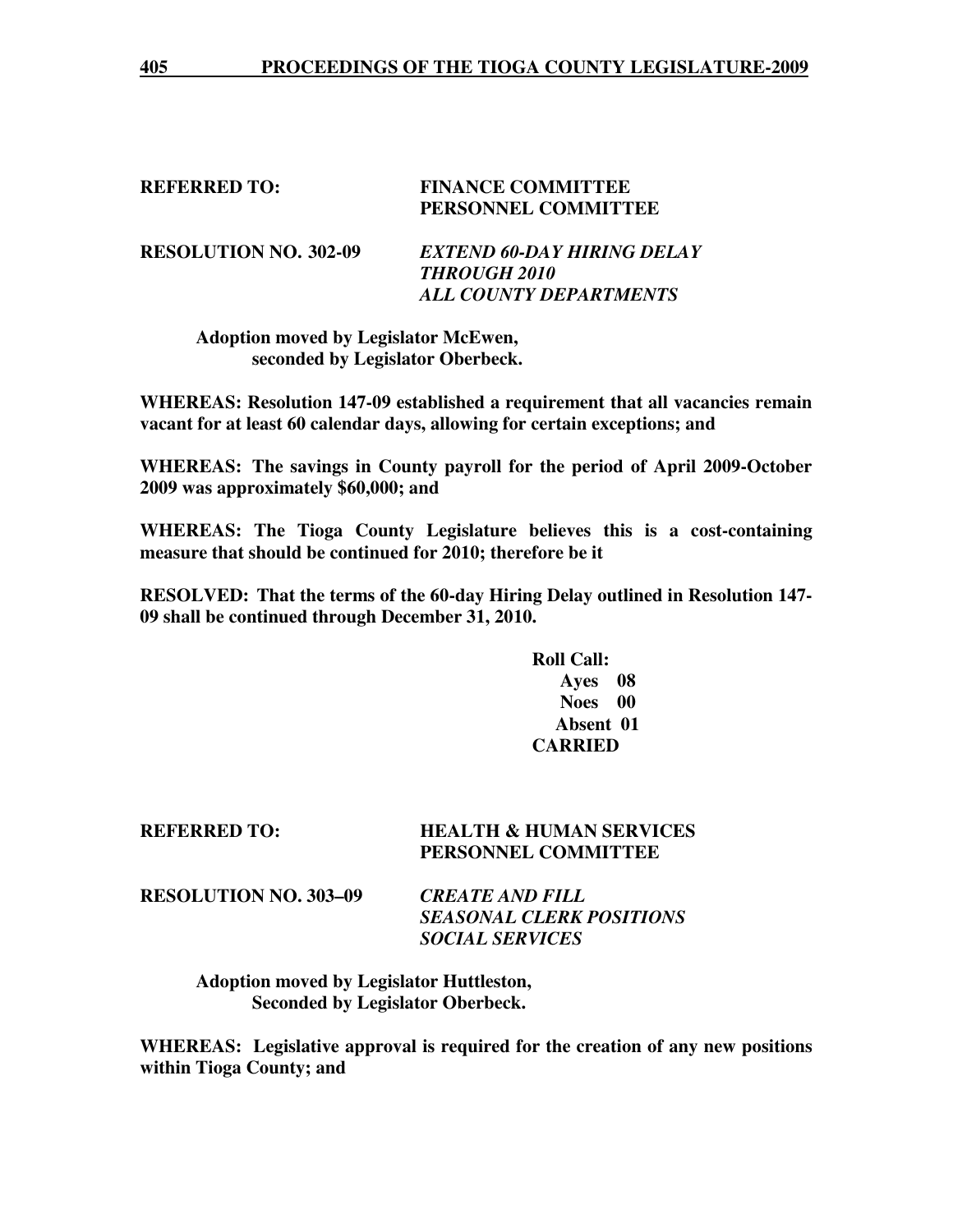**WHEREAS: In the past, Tioga County has supported the creation of several temporary positions in various departments during the college Holiday break; and** 

**WHEREAS: The intent of the County is to offer these positions, when possible, to Tioga County students pursuing a two or four year college education in order to provide those individuals with some earning potential; and** 

**WHEREAS: The hiring of up to six (6) Seasonal Clerks will aid in workload coverage during the Holiday season; therefore be it** 

**RESOLVED: That the Department of Social Services be hereby authorized to create and fill up to six (6) Seasonal Clerk positions at the rate of \$8.15 per hour (minimum wage, plus \$1) effective December 1, 2009 through January 31, 2010; and be it further** 

**RESOLVED: That students who had previously worked for Tioga County as Seasonal Clerks and were compensated at the higher rate (20 cents per hour for each year of employment) be compensated the same.** 

> **Roll Call: Ayes 08 Noes 00 Absent 01 CARRIED**

**REFERRED TO: ADMINISTRATIVE SERVICES** 

**RESOLUTION NO. 304–09** *APPOINTMENT OF* 

 *ADMINISTRATIVE CORONER* 

 **Adoption moved by Legislator Huttleston, seconded by Legislator Monell.** 

**WHEREAS: The Tioga County Coroners selected an Administrative Coroner for 2009; and** 

**WHEREAS: Due to the passing of the Administrative Coroner it is necessary to appoint one of the other Coroners as Administrative Coroner until the end of 2009; and** 

**WHEREAS: Such Administrative Coroner will perform the duties of managing their budget, paying the bills, and various office functions of the Coroner's office; and** 

**WHEREAS: The Administrative Coroner will have no supervisory authority over the other Coroners; and**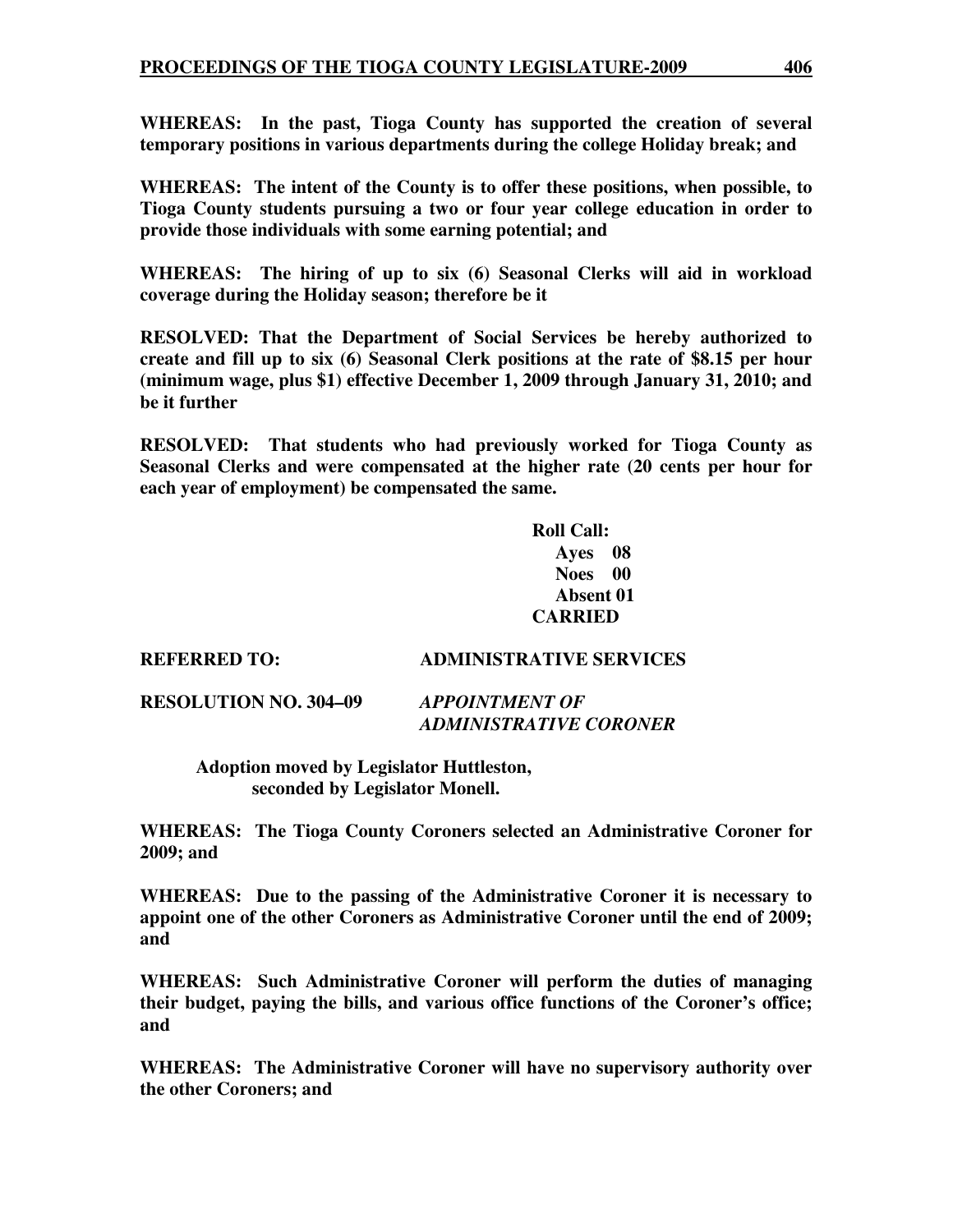**WHEREAS: Thomas Hyde, Tioga County Coroner, has been selected by the three duly elected County Coroners to be designated as the Administrative Coroner; therefore be it** 

**RESOLVED: That Thomas Hyde be designated Administrative Coroner for the remainder of 2009 retroactive to October 14, 2009 and be given the prorated annual stipend of \$3,000.00 for the remainder of 2009 as set forth in the County budget.** 

> **Roll Call: Ayes 08 Noes 00 Absent 01 CARRIED**

# **REFERRED TO: HEALTH & HUMAN SERVICES COMMITTEE PERSONNEL COMMITTEE**

**RESOLUTION NO. 305-09** *AUTHORIZE HIRING WAIVER; ADMINISTRATIVE ACCOUNTING SUPERVISOR PUBLIC HEALTH* 

 **Adoption moved by Legislator Huttleston, Seconded by Legislator Oberbeck.** 

**WHEREAS: Barbara Schrier, Public Health Administrative Accounting Supervisor, is on an unpaid leave of absence until her resignation on December 4, 2009; and** 

**WHEREAS: This position of Administrative Accounting Supervisor carries the responsibility of the 'billing coordinator' for Nursing Services, and has not been paid since September 17, 2009; and** 

**WHEREAS: Tioga County Legislature established a 60 day delay in backfilling vacant positions for the purpose of cost savings; and** 

**WHEREAS: Public Health has been informed that per the wording of the resolution, the 60 day delay in backfilling would not start until the effective resignation date of December 4, 2009; and** 

**WHEREAS: Public Health would like to backfill the position as early as December 7, 2009 to allow for the search of a qualified candidate to begin immediately; and**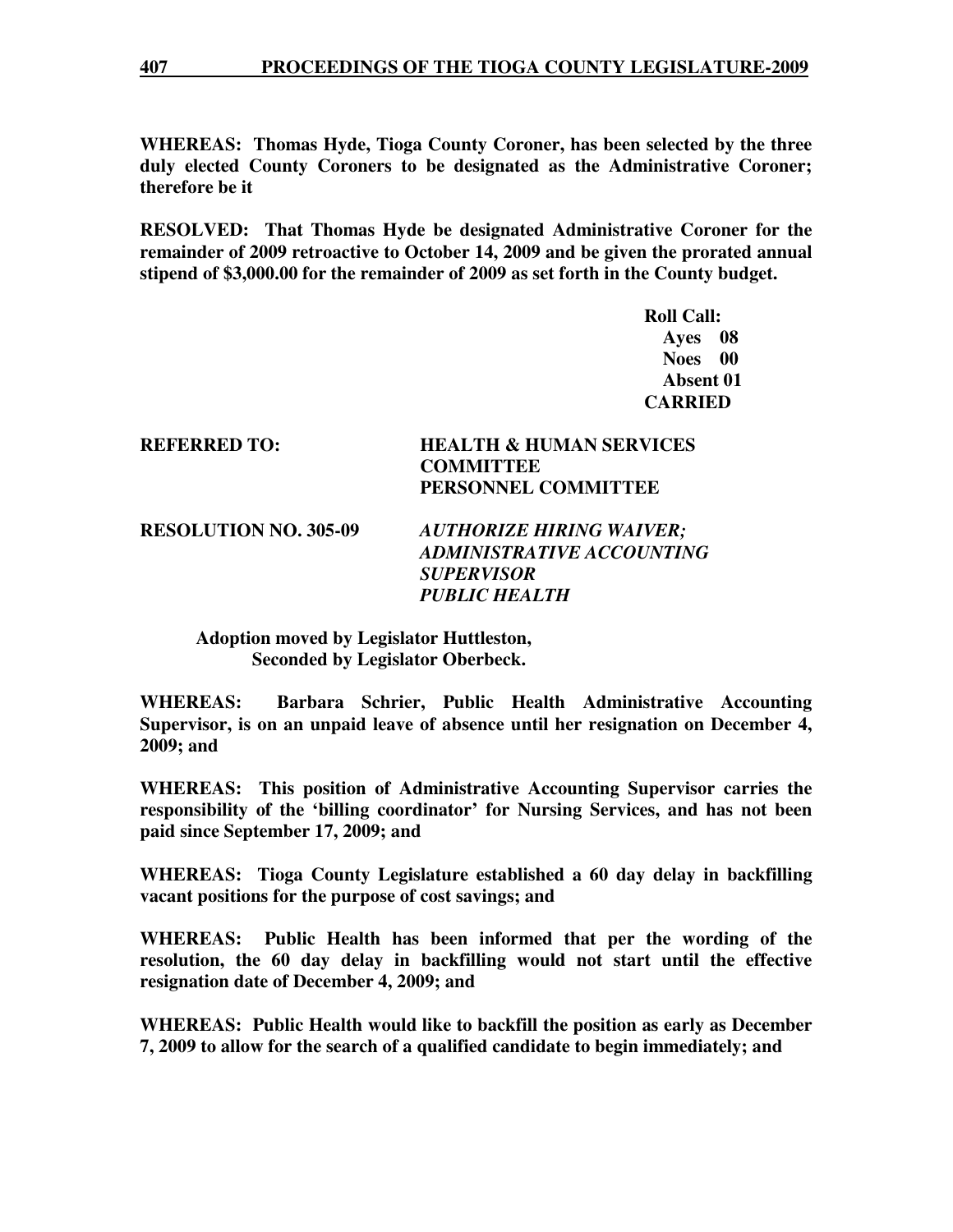**WHEREAS: Public Health feels that the cost savings intent of the 60 day delay in backfilling will already have been achieved on November 17, 2009; therefore be it** 

**RESOLVED: That the Public Health Director is hereby granted a waiver from the 60-day Hiring Delay for Ms. Schrier's position and is authorized to fill it as of December 7, 2009.** 

> **Roll Call: Ayes 08 Noes 00 Absent 01 CARRIED**

#### **REFERRED TO: LEGISLATIVE WORKSESSION**

**RESOLUTION NO. 306-09** *APPOINT COUNTY CORONER*

 **Adoption moved by Legislator Huttleston, seconded by Legislator Monell.** 

**WHEREAS: One position of County Coroner has unexpectedly become vacant and needs to be filled until the next General Election in 2010; therefore be it** 

**RESOLVED: That Warren Bennett be and hereby is appointed Tioga County Coroner until the next General Election to be held in 2010 to fill the vacant Coroner position.** 

#### **CARRIED**

 **Legislator Monell made a motion to bring forth the following late-filed resolutions, seconded by Legislator Sullivan and carried.** 

| <b>RESOLUTION NO. 307-09</b> | AUTHORIZE CHAIR TO EXECUTE<br>DOCUMENTS REGARDING GREATER<br><b>CATSKILLS FLOOD REMEDIATION</b><br>PROGRAM |
|------------------------------|------------------------------------------------------------------------------------------------------------|
|                              |                                                                                                            |

 **Adoption moved by Legislator Sauerbrey, seconded by Legislator McEwen.** 

**REFERRED TO: LEGAL COMMITTEE** 

**WHEREAS: Tioga County applied for funds under the Greater Catskills Flood Remediation Program to purchase certain residential property which are prone to flooding; and**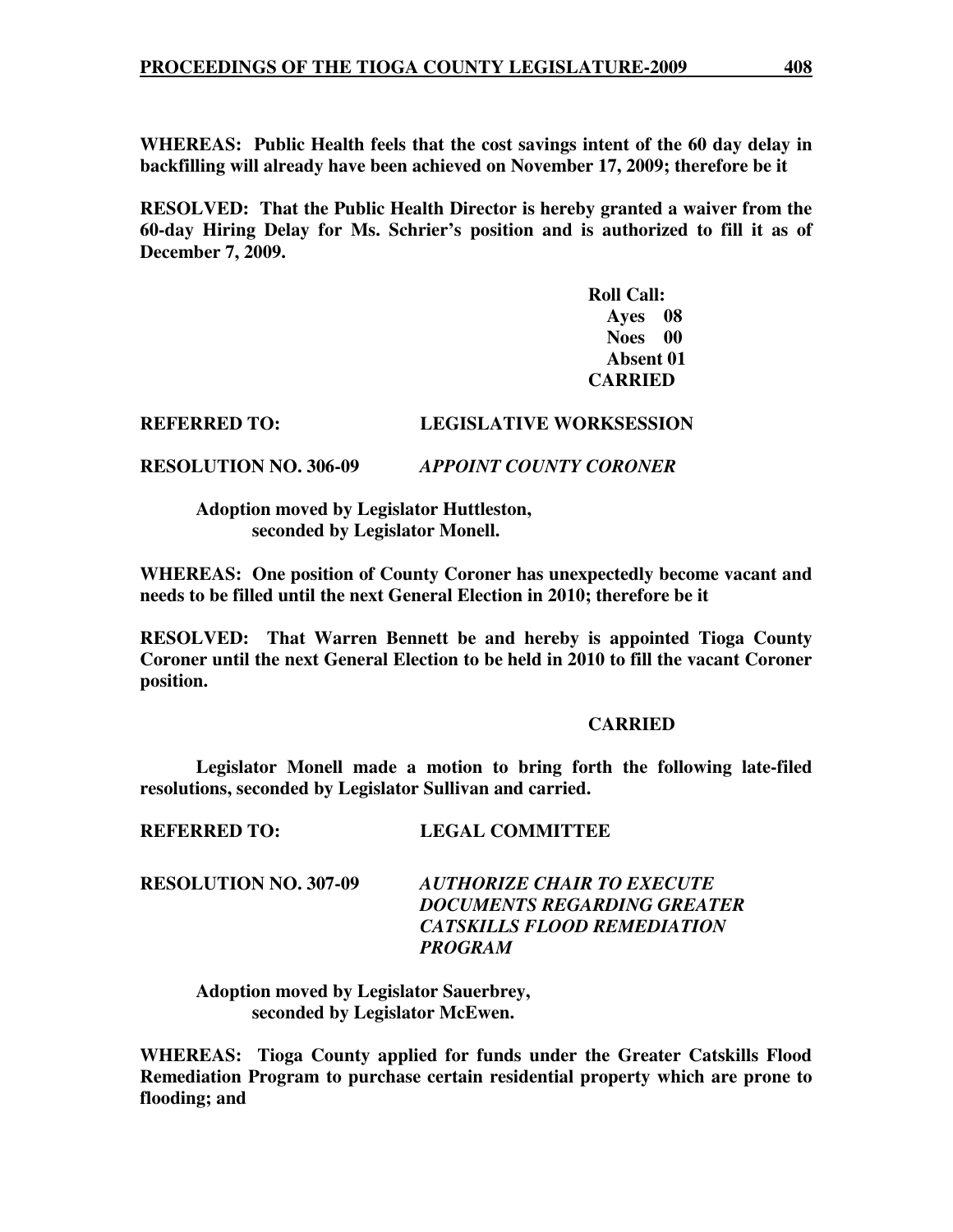**WHEREAS: The program requires that the county provides assurances that the home will be condemned and the property will be dedicated and maintained in perpetuity for a use that is compatible with open space, recreational, flood mitigation, or wetlands management practices; and** 

**WHEREAS: The funding is now available; and** 

**WHEREAS: The Towns in which the properties are located have agreed to accept title to these properties subject to the requirements set forth above; and** 

**WHEREAS: The properties need to be contracted to and initially transferred to the County in order for the funding to be obtained; now therefore be it** 

**RESOLVED: That the Chair of the Legislature, subject to County Attorney approval, is authorized to execute any and all documents to carry out and effectuate the terms and conditions of the grant, including the execution of all contracts, transfer documents and deeds.** 

**On roll call vote on the above resolution, seven members voted Aye, Legislator Roberts voting no, Legislator Quinlan being absent, and the resolution was adopted.** 

| <b>REFERRED TO:</b>          | <b>ADMINISTRATIVE SERVICES COMMITTEE</b><br><b>PERSONNEL COMMITTEE</b> |
|------------------------------|------------------------------------------------------------------------|
| <b>RESOLUTION NO. 308-09</b> | <i><b>AUTHORIZE EXTENSION OF</b></i><br><b>PART-TIME POSITIONS</b>     |

 *(BOARD OF ELECTIONS***)** 

 **Adoption moved by Legislator Sullivan, seconded by Legislator Monell.** 

**WHEREAS: The Federal Help America Vote Act, HAVA, and enacted changes in the New York State Elections Laws, resulted in the mandated use of new voting machines; and** 

**WHEREAS: The new voting machines require technical support to program, test, inspect, operate, and repair in accordance with NYS Board of Elections and manufacturer requirements; and** 

**WHEREAS: Resolution 125-09 created two part-time Voting Machine Technician positions (one Democrat and one Republican) at a rate of \$11.00 per hour to work on an as-needed basis through December 31, 2009 to provide the technical support required on the new voting machines; and**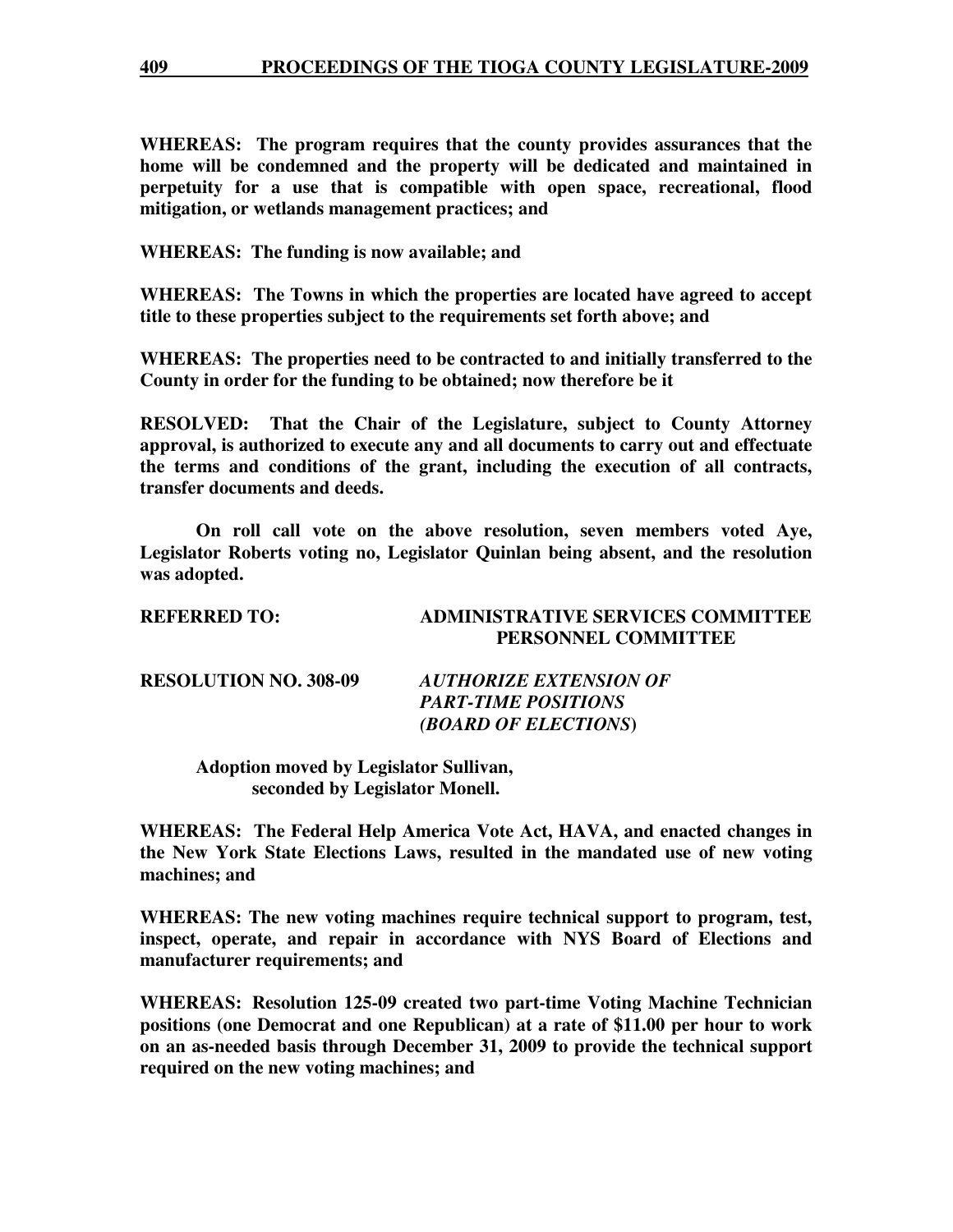**WHEREAS: In order to continue to comply with the HAVA regulations and New York State Elections Laws, the Board of Elections Commissioners have budgeted for these positions in the 2010 Budget Request, and**

**WHEREAS: In order to continue to comply with the HAVA regulations and New York State Elections Laws, the Board of Elections Commissioners wish to have the two part-time positions extended through December 31, 2010; therefore be it** 

**RESOLVED: That the Board of Elections Commissioners be authorized to continue the two part-time Voting Machine Technician positions through December 31, 2010, to work on an as-needed basis, at a rate of \$11.00 per hour, not to exceed the 2010 budgeted amount; and be it further** 

**RESOLVED: That Voting Machine Technician positions will be reviewed prior to 12/31/10 in order for the Legislature to evaluate the continued need and use of said positions.** 

 **On roll call vote on the above resolution, five members voted Aye, Legislators McEwen, Oberbeck, and Roberts voting no, Legislator Quinlan being absent, and the resolution was adopted.** 

**REFERRED TO: ADMINISTRATIVE SERVICES COMMITTEE** 

**RESOLUTION NO. 309-09** *PURCHASE OF PRINTER* 

*REAL PROPERTY OFFICE* 

 **Adoption moved by Legislator Sullivan, Seconded by Legislator Monell.** 

**WHEREAS: The current printer in the Real Property Office is beyond repair and there is a need for a new printer to be able to print tax bills and large jobs, and the equipment account does not have sufficient funds to cover this item, and** 

**WHEREAS: The Information Technology Director has reviewed and approved the purchase of a printer in the amount of \$6,518.00, therefore be it** 

**RESOLVED: That the Real Property Director be authorized to purchase a printer in the amount of \$6,518.00 and that the following sums be transferred:** 

|     | From: Assessment Account A1357.40-487  | \$6,518.00 |
|-----|----------------------------------------|------------|
| To: | <b>Assessment Account A1357.20-130</b> | \$6,518.00 |